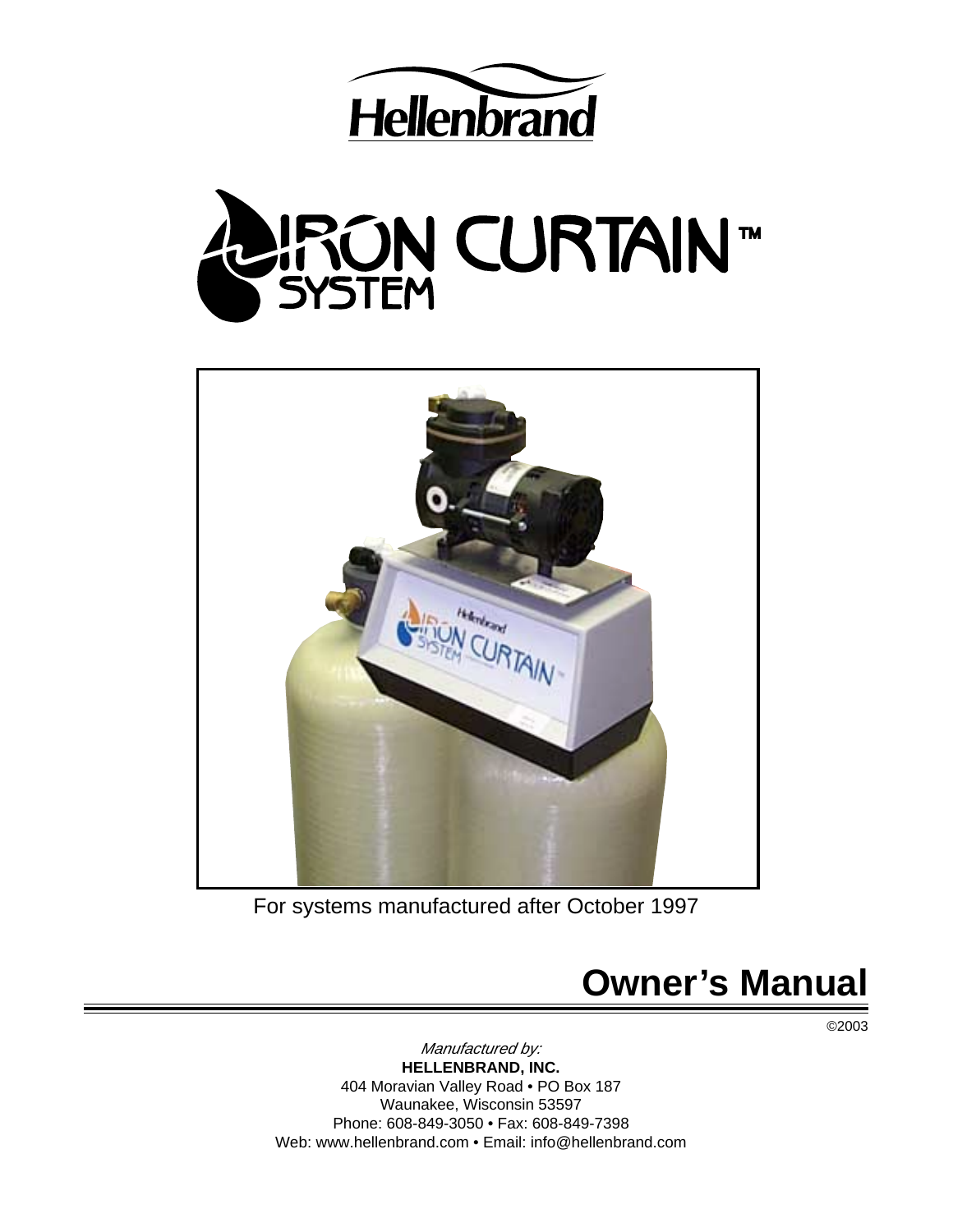Congratulations on your purchase of one of the finest water treatment systems available today - the Iron Curtain System. This patented, non-chemical filter system, when properly applied will remove iron, manganese and/or hydrogen sulfide from your water supply. The Iron Curtain has been third-party tested by the Water Quality Association. An optional "Type A" filter also corrects low pH water.

This owner's manual is designed to assist owners and installers with the operation, maintenance, and installation of your new iron removal system. It is our sincere hope that this manual is clear, concise, and helpful to both owner and installer. We have included detailed instructions of general operating conditions, pre-installation, installation, start-up, and timer settings.

**Questions?** Should you have any questions regarding the installation, operation or servicing of this system, please contact the dealer you purchased this system from. Your dealer will be familiar with your particular situ conditions, etc. and should be able to address your concerns promptly and efficiently.

## **TABLE OF CONTENTS**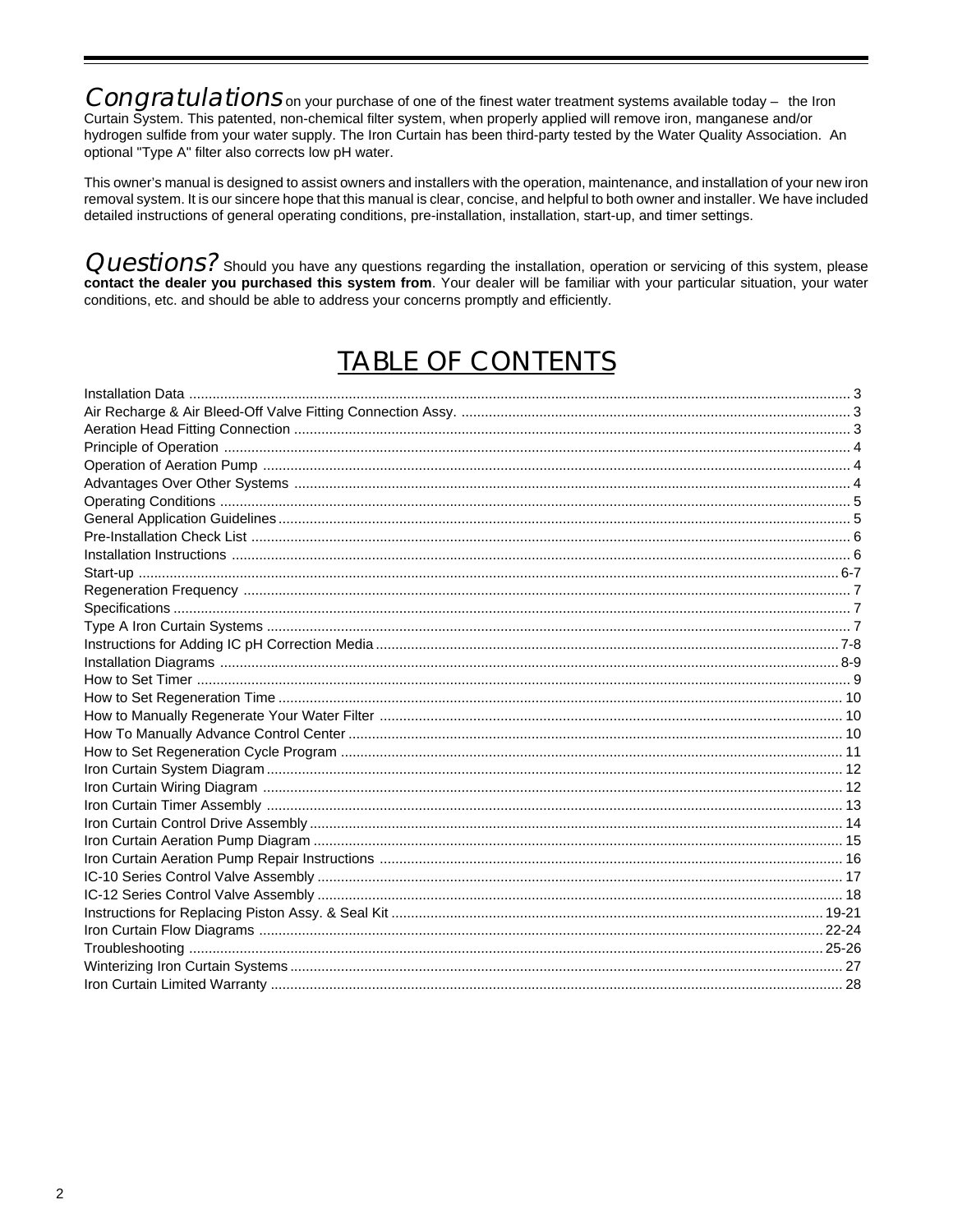# INSTALLATION DATA

| Address of Installation                     |                           | <u> 1980 - Jan James Sandarík (f. 1980)</u>                   |    |                                    |  |
|---------------------------------------------|---------------------------|---------------------------------------------------------------|----|------------------------------------|--|
|                                             |                           |                                                               |    |                                    |  |
| Raw Water Test:                             | <b>Iron</b><br><b>TDS</b> | Manganese<br>Iron Bacteria________ yes _______ no             | pH | Hydrogen Sulfide<br>Tannins_______ |  |
| Automatic Regeneration: Every ________ Days |                           |                                                               |    |                                    |  |
|                                             |                           | Influent Flow Rate @ 25 PSI ________ Gallons Per Minute (gpm) |    |                                    |  |

|                                | Regeneration Program Settings*   |                           |                           |                       |
|--------------------------------|----------------------------------|---------------------------|---------------------------|-----------------------|
| Cycle                          | Factory<br><b>Preset Setting</b> | Number<br>Pins/Spaces     | Program Wheel<br>Location | Customized<br>Setting |
| <b>Backwash</b>                | 12 minutes                       | 6 pins                    | $10 - 20$                 | minutes               |
| Air Recharge Cycle             | 18 minutes total                 | 9 spaces                  | $22 - 38$                 | minutes               |
| Pre Bleed-off<br>Air Recharge/ | 4 minutes                        | 2 spaces                  | $22 - 24$                 | minutes               |
| Bleed-off                      | 10 minutes                       | 5 spaces                  | $26 - 34$                 | minutes               |
| Air Pump Run Time              | 10 minutes                       | 5 pins extending out back |                           |                       |
|                                |                                  | of program wheel          | $0 - 8$                   | minutes               |
| Post Bleed-off                 | 4 minutes                        | 2 spaces                  | $36 - 38$                 | minutes               |
| Rapid Rinse                    | 6 minutes                        | 3 pins                    | $40 - 44$                 | minutes               |
| Cycle Advance                  | 4 minutes                        | 2 spaces                  | 46 - 48                   |                       |
| <b>Cycle Shut Off</b>          | 4 minutes                        | 2 pins                    | $50 - 52$                 |                       |

\*Refer to page 11 for instructions if altering factory settings.

Note: Five pins extending out back of program wheel (0 - 8 program wheel location) are synchronized with bleed-off spaces 26 - 34.

## Air Recharge & Air Bleed-Off Valve Fitting Connection Assembly





A. Iron Curtain Bleed Off Valve - PN 22-55 B. Iron Curtain Air Recharge Valve - PN 22-54

## Aeration Head Fitting Connection



**Fast & Tite Fittings, Pictures 1 - 5**



2. Mark from end of tube the length of insertion. (See Table)

Insertion length Insertion length<br>
Insertion length Insertion length<br>
Size Tube Support Tube Support hout with<br>Support Tube Support<br>9/16" ............... 5/8"<br>9/16" 5/8" 1/4 O.D.<br>5/16 O.D  $\overline{5/8}$ "<br> $\overline{5/8}$ "<br> $13/16$ " 3/8 O.D. ......... 3/4" .......... 13/16" 1/2 O.D. ..... 13/16" .............. 7/8" 5/8 O.D. ............ 1" .......... 15/16"



4. Moisten end of the tube with water. Push tube STRAIGHT into fitting unit it bottoms on the fitting's shoulder. Tighten nut by hand. Additional tightening should not be necessary, but 1/4 additional turn may be added if desired. DO NOT OVER-TIGHTEN nut or threads will strip and the fitting will not function properly. A proper assembly will not show the inser-tion mark extending beyond the nut. If the insertion mark is visible, then steps 1 thru 4 must be repeated.



1. Cut the tube squarely and remove any burrs.



3. Loosen nut on fitting until three threads are visible. Fittings for glass tubes must be disassembled and the grab ring removed.



5. When using clear vinyl tubing, it is necessary to use a "TS" tube support. Disassemble the fitting and place the nut, grab ring at the insertion mark as shown. Seat the O-ring in the body then proceed with step 4.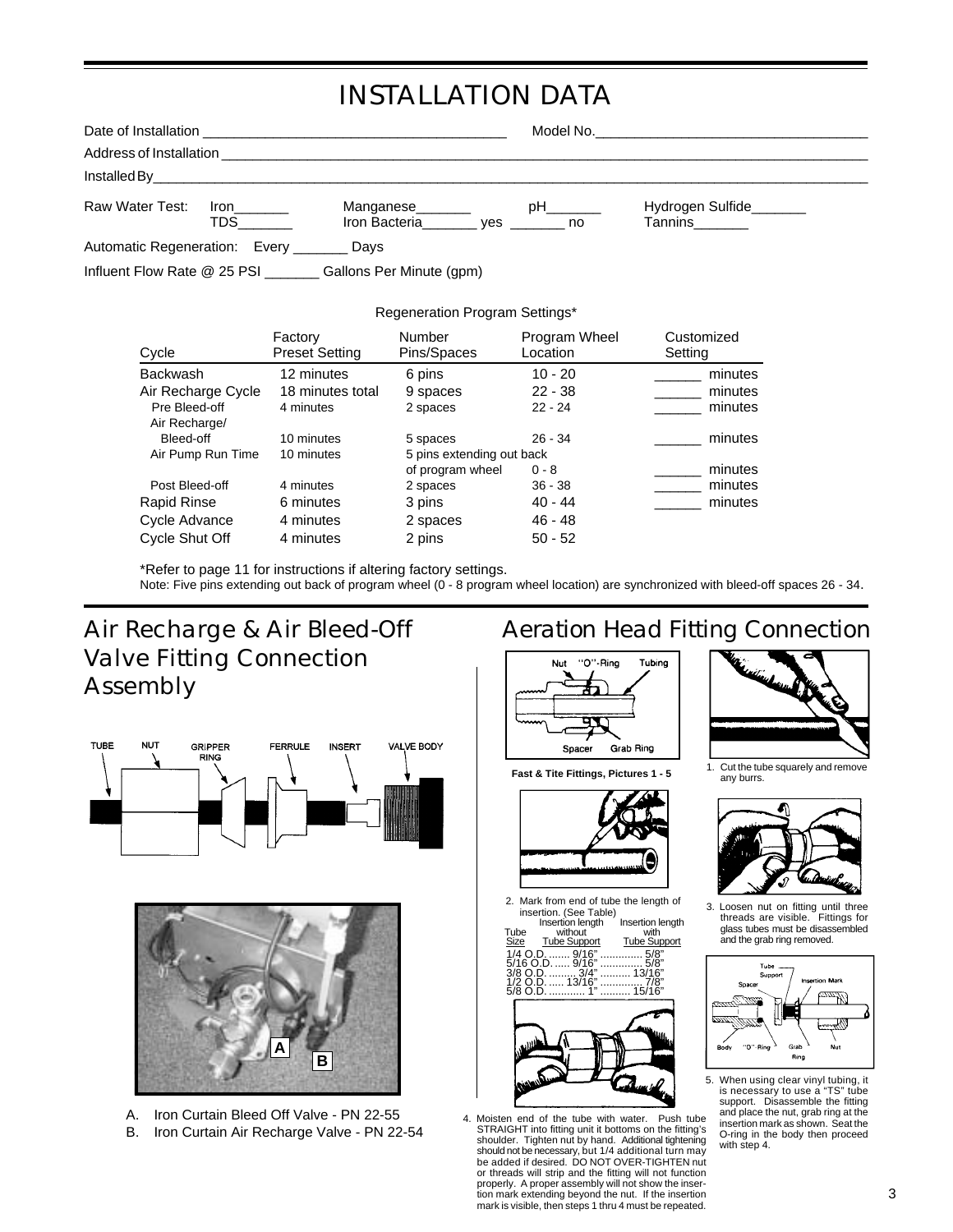# IRON CURTAIN

# Iron Filtration System

Aeration/precipitation/multi-media filtration for:

- 1. Iron Reduction/Removal
- 2. Manganese Reduction/Removal
- 3. Hydrogen Sulfide Reduction/Removal

A special Type A filter also provides pH adjustment on water supplies with a pH from 6.0 or greater.

# Principle of Operation

The Iron Curtain System uses a **three step process of oxidation, precipitation, and mechanical filtration** for the reduction/removal of iron, manganese, and hydrogen sulfide. The process of how the Iron Curtain System does each one of these separate procedures is the key to the successful results this product has obtained in the market place. There are **three main components that make up the Iron Curtain System**. They are:

- 1. IC Control Center w/Aeration Pump
- 2. Aeration Tank
- 3. Multi-Media Depth Filter

**1The first step in any oxidizing process is to bring the raw water into intimate contact with a strong oxidant.** This will begin to convert the dissolved element such as iron or manganese to a physical particle or nonsoluble precipitate. The least expensive environmentally-safe oxidant is oxygen (0 $_{\textrm{\tiny{2}}}$ )–air. To do this, the Iron Curtain System makes the water spray through a regulated head of air in the aeration tank.

**2The second step in this three step process of oxida-tion - precipitation - filtration is to provide adequate reaction or contact time for the precipitation to go to completion.** This allows time for the iron and/or manganese particles to become large enough to filter out. The aeration tank with the Iron Curtain System allows for several minutes of contact time at the rated service flows, compared to only seconds on other systems.

It should be noted that this reaction time will also be affected by temperature; the warmer the water the faster the reaction. This reaction time may also be affected by the presence of organic material (such as tannins). If tannins are present, field tests have shown that they will not be removed and will also hinder the ability of this system to effectively remove iron, manganese, and/or hydrogen sulfide. Installation of this system on water supplies with more than 0.5 ppm of tannins will void warranty.

## **3The third and final step is the removal of the precipi-tates from the water.** The WQA Water Filtration Study Guide states:

"The ideal filter bed would be one with large grains at the top to prevent the formation of a surface cake and to provide large pores for course particles and small grains at the bottom to entrap smaller particles. This allows the entire depth of the bed to be used as a filter. This also allows for longer filter runs and faster flow rates. Unfortunately, such an ideal bed, when consisting of a single media is not possible,

the way to solve this problem is to use layers of media."

- The advantages of a multi-media bed are:
- 1. Longer runs between backwash times.
- 2. Caking of the bed and breakthrough of turbidity are virtually eliminated.
- 3. Much higher service flow rates per square foot.
- 4. Higher degree of clarity because of the heavier, finer filter media in the bottom.

The standard Iron Curtain System uses five layers of filter media. The top layer is made up of large, lighter weight particles. The second layer contains a slightly heavier media. The third layer contains a much heavier media.The fourth layer contains an even heavier media. The fifth layer is a special support bed to retain filter media so it does not pass through the distribution system, and allows an even distributed flow of backwash water.

## Operation of Aeration Pump

The Iron Curtain System introduces air into the aeration tank and bleeds off the old head of air automatically. Following the backwash cycle, both the air recharge valve and the air bleed off valve open, allowing water and/or air to bleed out of the aeration tank. After approximately 4 minutes, the aeration pump automatically starts pumping a fresh head of air into the aeration tank for approximately 10 minutes. After the pump shuts off, the air recharge and air bleed off valves remain open for an additional 4 minutes to allow any excess air and/ or water to bleed off to drain.

## Advantages Over Other Systems

- 1. Tested and validated by WQA under their S-200 Standard.
- 2. Uses no chemicals or salt.
- 3. Eliminates need for air injectors, venturis, or micronizers.
- 4. No floats or air volume controls to regulate air volume in aeration tank which "foul" from iron.
- 5. Two-tank system consisting of a pressurized aeration tank and multi-media depth filter.
- 6. 110V aeration pump to recharge aeration tank.
- 7. Can be used on shared wells, municipal water supplies, or with buried pressure tanks without additional equipment.
- 8. Higher service flow rates.
- 9. Better filtration results.
- 10. U.S. Patent #B1 5,096,596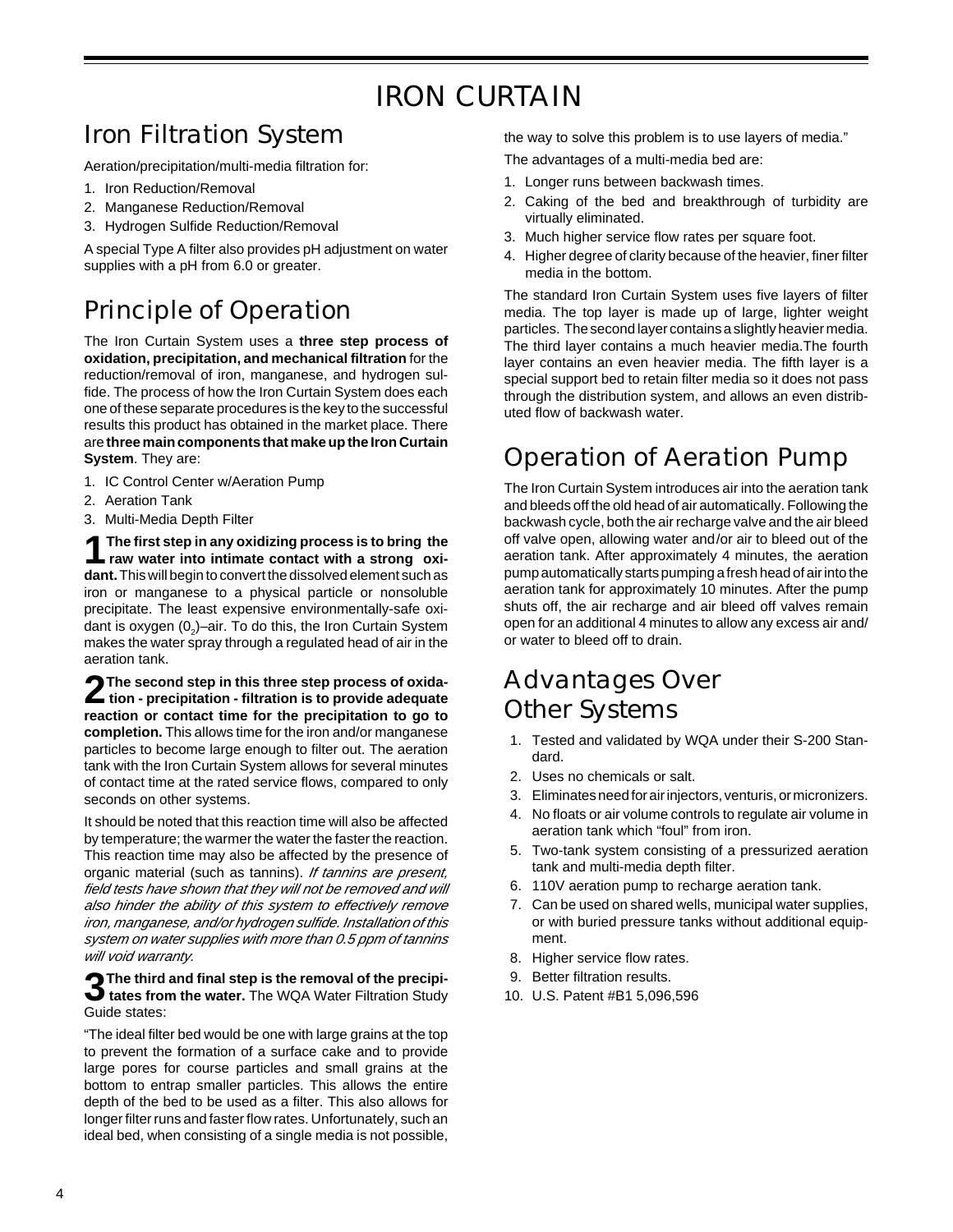# Operating Conditions

The Iron Curtain System has been validated by the WQA under their S-200 Filter Standard for the reduction/removal of iron, manganese, and/or hydrogen sulfide. The concentration limits listed below reflect the maximum individual limit that each contaminant was tested for separately without any interference of other contaminants in the influent water.

In reality, however, we know that these contaminants may be present in combination which may limit the filter's ability to remove these contaminants in higher concentrations. In some cases, individual sellers of this equipment have had success removing higher concentrations of contaminants iron, for example—above the limitations we have listed. If you are considering the installation of this system for the reduction/removal of iron, manganese and/or hydrogen sulfide beyond the printed operating conditions below, we recommend that you consult the manufacturer for proper application. Installation of this system under these circumstances may void part(s) and/or all of the system warranty.

**pH**—The pH level of the influent water must be 7.0 or higher unless you have a Type A filter, which will work on a pH of 6.0 to 7.0. **Iron** — This system is rated for a maximum of 10 ppm of ferrous (clear water) and/or ferric (red water) iron.\*

**Iron Bacteria** — If iron bacteria are present; more frequent service may result, the life of the Iron Curtain system may be limited and the system may be unable to properly remove iron. **By properly controlling the iron bacteria with chlorine or other approved methods for bacterial reduction, the Iron Curtain System will function properly. One option is to control iron bacteria within the Iron Curtain is chlorine injection during the regeneration cycle. In some instances, continuous chlorinaton of the water supply may be needed.**

**Hydrogen Sulfide** — Often referred to as rotten egg odor, hydrogen sulfide will be reduced significantly on water supplies containing less than 10 ppm. Past installations have shown that hydrogen sulfide levels from 2.0 - 10.00 ppm will require use of the Iron Curtain Remote Control Center and/or larger aeration assembly. The Iron Curtain Remote Control Center has an independent timer program which recharges the aeration assembly with fresh oxygen up to six times per day, with the filter(s) being regenerated with their own independent timer.\*

**Manganese** — Limit 2.0 ppm; amounts present over 2.0 ppm will gradually prevent iron removal. If manganese is present, a larger filter should be installed with more frequent backwashing. Note: For optimum manganese reduction, pH should be greater than 8.5.'

**Organic Matter (Tannins**) — The presence of organic matter such as tannins may tie up iron or manganese preventing the oxidation/filtration process from occuring. The presence of organics such as tannins above 0.5 ppm voids any claims for this system to perform as stated above. In some applications, tannin levels below 0.5 ppm or the presence of other organics may hinder the operation of this system.

**Chlorine** — The presence of chlorine in the raw water supply ahead of this system should be limited to a maximum of 1.0 ppm residual and preferably 0.5 ppm or less when fed continuously.

**Total Dissolved Solids (TDS)** — While TDS does not directly affect iron removal, it is a good indicator of potential interference. Most waters have TDS less than 500 and generally present no problems to iron treatment. If any ion becomes excessive, it can possibly cause failure of iron removal. A TDS more than 750 ppm voids any claims for this system to perform as stated above.\*

## General Application Guidelines for Residential Iron Curtain Systems

#### **Iron Applications**

| $0.3 - 3.0$ ppm fron  | Standard IC System, sized for<br>application service flow rate,<br>set to regenerate every three days. |
|-----------------------|--------------------------------------------------------------------------------------------------------|
| $3.0 - 6.0$ ppm fron  | Standard IC System, sized for<br>application service flow rate,<br>set to regenerate every other day.  |
| $6.0 - 10.0$ ppm fron | Standard IC System, sized for<br>application service flow rate,<br>set to regenerate every day.        |
| $10+$ ppm Iron        | <b>Consult Factory</b>                                                                                 |

**Note:** Manganese will also be reduced if the pH of the water is 8.5 or greater.

#### **Hydrogen Sulfide Applications**

Hydrogen Sulfide (H2S) consumes 7 times the amount of oxygen to oxidize than iron does. Therefore, for Hydrogen Sulfide Applications, we use the following guidelines:

| 0 - 1 ppm H2S | Standard IC System, Aeration tank<br>sized for 2 minutes contact time.                                                                                                                                                                                                                                                                                                                                                                                                                                                                                                                                         |
|---------------|----------------------------------------------------------------------------------------------------------------------------------------------------------------------------------------------------------------------------------------------------------------------------------------------------------------------------------------------------------------------------------------------------------------------------------------------------------------------------------------------------------------------------------------------------------------------------------------------------------------|
| 2 - 4 ppm H2S | IC System using Remote Control<br>Center with Pump, Aeration tank<br>sized for 2 minutes contact time.<br>Standard IC System could be used<br>for these applications, however the<br>system must be set to regenerate<br>every day to replenish air in<br>aeration tank. During high usage<br>times, available oxygen in the<br>aeration tank could be consumed.<br>allowing bleed through of H2S. By<br>using the Remote Control Center<br>with Pump, the air in aeration tank is<br>replenished every 4 hours and<br>filter(s) can be set to regenerate<br>everyday, every other day or every<br>three days. |
| 5 - 8 ppm H2S | IC System using Remote Control<br>Center with Pump, Aeration tank<br>sized for 3 minutes contact time.<br>Use an Iron Curtain Plus bed for<br>optimum results.                                                                                                                                                                                                                                                                                                                                                                                                                                                 |
| 8-10 ppm H2S  | IC system using Remote Control<br>Center with Pump, Aeration tank<br>sized for a minimum of three<br>minutes contact time, Iron Curtain<br>Plus bed.                                                                                                                                                                                                                                                                                                                                                                                                                                                           |

Also note that with TDS over 750 ppm, additional contact time is recommended. Consult Factory.

\*For application parameters outside the specified operating conditions or additional information regarding the listed items contact your dealer.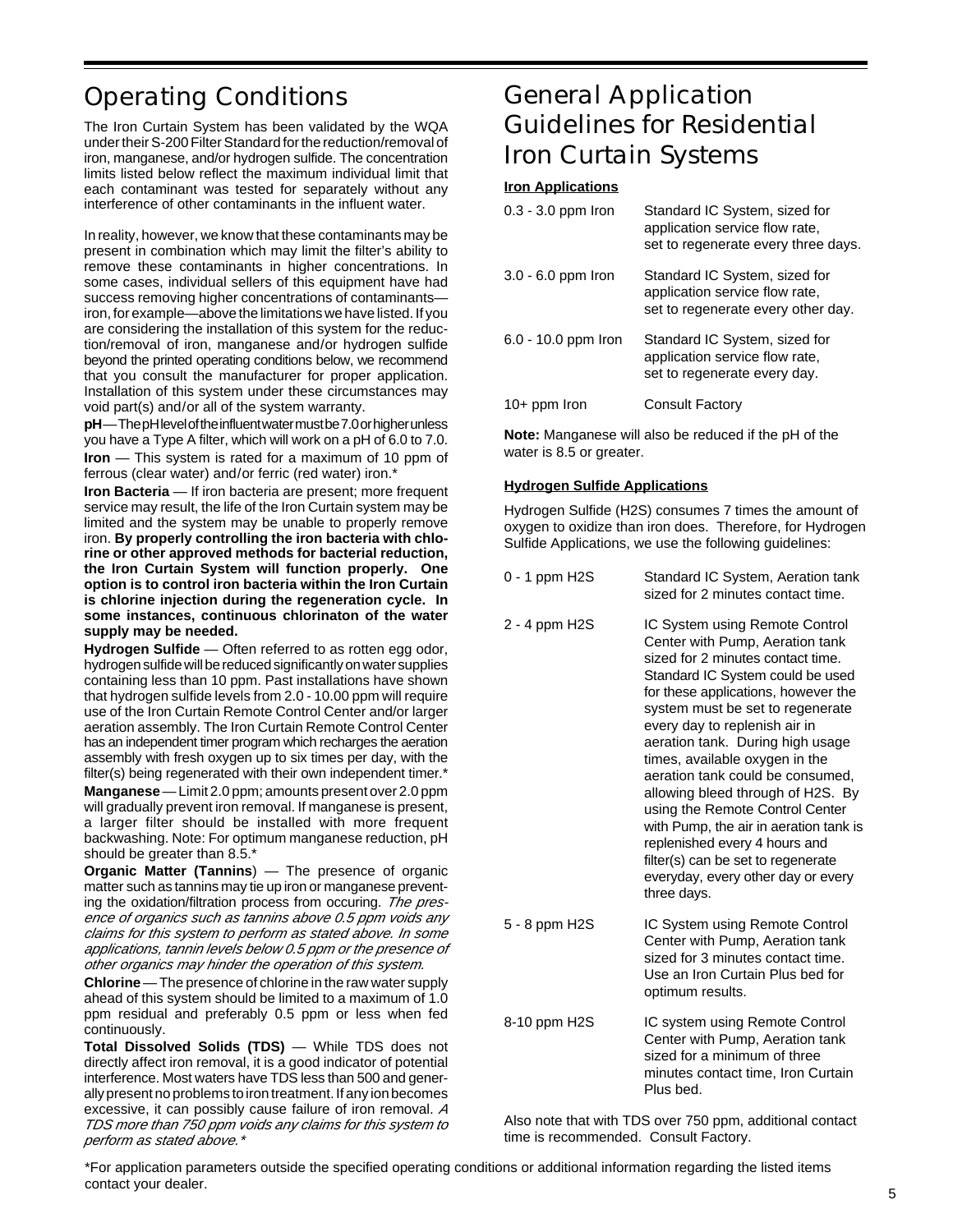## Pre-Installation Check List

**Water Pressure:** A minimum of 30 psi at a predetermined flow rate is required to backwash the filter properly, with a maximum of 70 psi to be used.\*

**Actual Influent Flow Rate:** (Water available from well pump, service inlet, etc.) The actual pumping rate must exceed the backwash rate for the model of filter selected at a minimum of 30 psi. See actual backwash rates in the Specifications section on page 7.

**Electrical Requirements for Filter Control:** A continuous 110 volts is required to cycle the controls and aeration pump. Make certain the electrical supply is always on and cannot be turned off with another switch.

**Existing Plumbing:** The condition of the existing plumbing should be free from lime and iron build-up. Piping that is heavily built-up with lime and/or iron should be replaced.

**Equipment Location:** See Figures 1, 2 & 3 on page 8&9.

**Location of Aeration and Filter Tank:** See Figures 1, 2 & 3 on page 8&9. These two tanks should be installed after the pressure tank and as close to each other as practical. If you want to filter outside hosebibbs, be sure the filter system is properly sized to handle the flow rates required for extended periods of time, in addition to the normal household demand.

**Drain Lines:** All drain lines must be **a minimum of 3/4"** or equal to the size of the drain line connection at the control valve **or larger**. Avoid overhead drain lines when possible. If used, overhead drain lines are not to exceed a height of five feet above the control valve and should be no more than fifty feet in length.

**Pressure Relief Valve:** A pressure relief valve is installed in the aeration tank manifold and it is recommended that a separate drain line be extended toward the floor or to a drain recepticle. NOTE: Do not plumb to a common drain line with filter backwash discharge.

**Check Valve:** On applications where there is a non-filtered demand for water such as joint wells (where the filter system is only installed in one of two or more homes), outside hosebibbs, farms with outbuildings, yard hydrants, etc. a spring loaded check valve is provided and must be installed ahead of the aeration tank. See Figures 1, 2 & 3 on page 8&9. It is recommended to install the check valve in a vertical upflow position with a minimum 12" water column above the check valve. This prevents air from escaping past the check valve. If the check valve is installed in a horizontal position, and there is a simultaneous demand for both non-filtered and filtered water, the air head in the aeration tank may escape backwards past the check valve into the non-filtered water line and cause air spitting.

**By-Pass Valves:** Always provide for a three-valve bypass on the filter system. See Figures 1, 2 & 3 on page 8&9.

**Optional Filter Inlet Shut-Off:** This valve allows for servicing of the filter tank and/or filter control valve without draining the aeration tank. See Figures 1, 2 & 3 on page 8&9.

**Filtered Water:** Normally, filtered water is furnished to all household lines; however, outside faucets are typically left on raw water. If filtered water is provided to outside faucets, the filter system must be sized accordingly.

**Caution:** The water pressure is not to exceed 70 p.s.i.; water temperature is not to exceed 110° F; conditioner cannot be subject to freezing conditions; conditioner cannot be subject to a negative pressure or vacuum. On installations where there is the possibility of a negative pressure or vacuum, a vacuum breaker or check valve must be installed at the inlet of the conditioner. For example, if the water service is interrupted due to a water pipe break, well pump being serviced, etc., a back siphon could occur causing a vacuum or negative pressure on the filtration equipment.

# Installation Instructions

(See Page 3 for Special Factory Connections Assembly)

- 1. Follow all local and state plumbing and electrical codes.
- 2. A jumper ground wire should be installed where the metallic continuity of a water distribution piping system is interrupted.
- 3. Turn the water supply off.
- 4. If you have a water softener, place the water softener on bypass and close the shut-off valve to the water heater.
- 5. Drain down the plumbing system.
- 6. Mount the control valve and aeration pump on the filter tank.
- 7. Do all necessary plumbing as shown in Figures 1, 2 & 3 on page 8. If you want to filter outside hosebibbs, be sure the filter system is properly sized to handle the flow rates required for extended periods of time, in addition to the normal household demand. Use a PVC compatible thread sealer when connecting fittings to the aeration tank manifold. **Care must be taken not to overtighten fittings into aeration tank manifold.**
- 8. Run the drain line from the filter control in accordance with local plumbing codes. **The drain line will emit surges of excess air from the aeration tank and therefore must be secured.** Models IC-10 & IC-10A have a 1/2" Male NPT Drain Connection. Models IC-12 & IC-12A have a 3/4" Female NPT Drain Connection. **For all models, use a minimum 3/4" I.D. Drain Line.**
- 9. Connect the 3/8" white polytubing from the white fitting on the aeration tank manifold to the air recharge valve on the Iron Curtain Control Center. Connect the 3/8" black polytubing from the black fitting on the aeration tank manifold to the air bleedoff valve on the Iron Curtain Control Center. The 3/8" white and black tubing are located in the Control Center box. **Cut tubing off to minimal necessary length after aeration tank and filter tank are in place. Secure tubing to the plumbing with cable ties provided.** Connect drain discharge line to pressure relief valve.

## Start-Up

**NOTE: The control valve is shipped in the air bleed off position, see step #3 in flow diagrams, page 20.**

- 1. Close all valves that were previously opened to drain the plumbing system. Close the inlet and outlet valves on the Iron Curtain Filter System and open the filter system bypass valve. If you have a water softener, leave it on bypass also.
- 2. Turn on the main water supply valve and flush the water distribution system. Run water at the nearest cold water faucet until all the air is relieved, lines are flushed and the water is clear.
- 3. Open the inlet valve to the filter no more than 1/4 turn and allow excess air in the filter tank to escape to drain. After a steady stream of water is seen at the drain without any air, proceed to the next step.
- 4. Close the bypass valve and open the inlet valve all the way. Leave the outlet valve closed.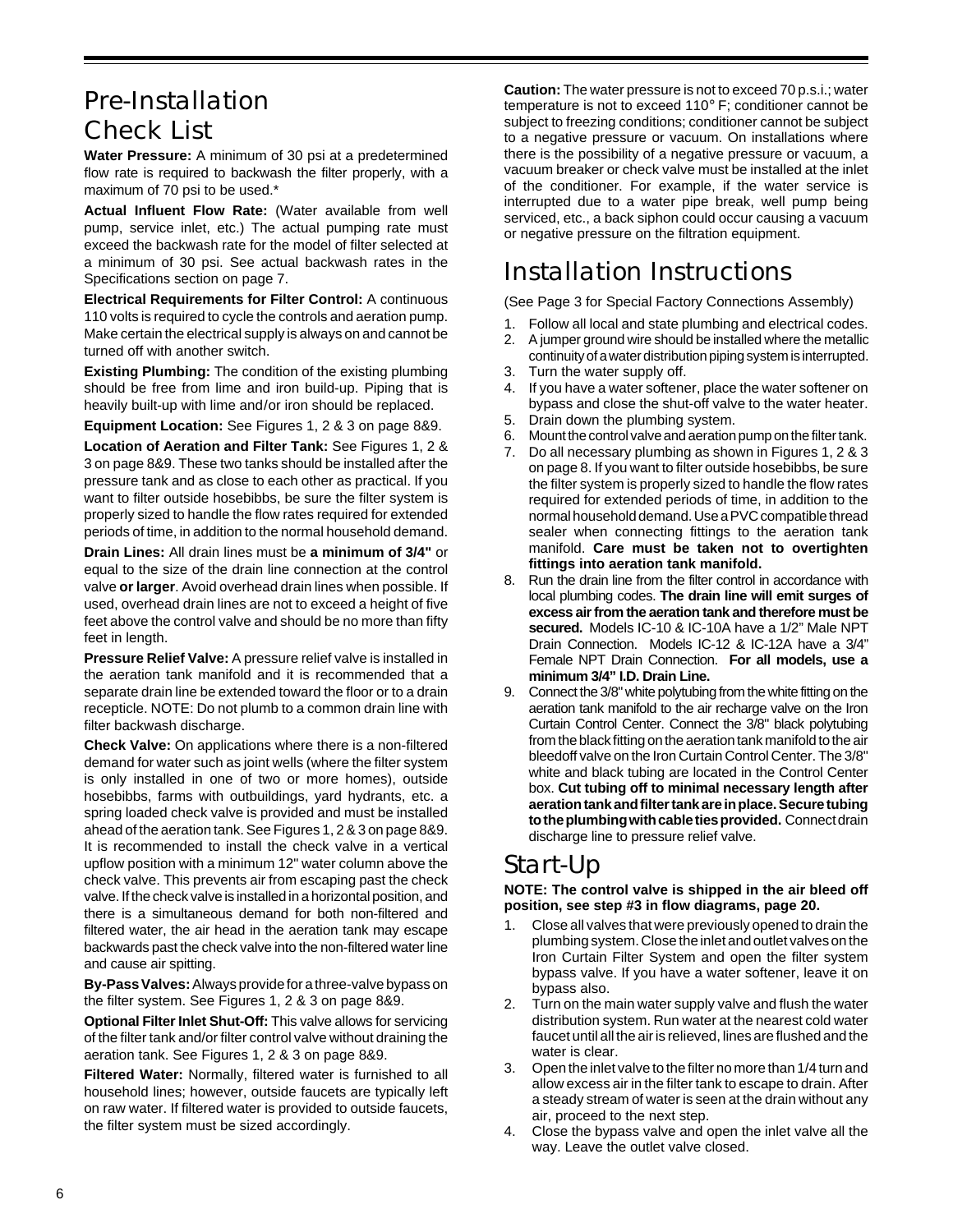- 5. Plug in the electrical cord from the Iron Curtain Control Center. In approximately four minutes, the aeration pump will automatically turn on and begin to pump air into the aeration tank. Allow the Iron Curtain Control Center to finish the remaining cycles automatically (approximately 25 minutes). **Make certain that the filter control is in the Service Position** (piston all the way out). **Do NOT backwash filter at this time.** Set time of day. Time of regeneration is preset for 12:00 a.m. Regeneration frequency is preset for every three days. (Type A Filters are preset for every other day.) If you wish to reset any of these factory settings, see page 9.
- 6. **Make sure the filter will not regenerate within 24 hours of installation to allow the filter media to absorb water and not be backwashed out.**
- 7. Open the outlet valve on the filter, then open the nearest cold water faucet and allow the water to run until the air stops spurting and discoloration is gone. Note: It is normal for aerated water to appear effervescent.
- 8. If the water softener was placed on bypass, close the bypass valve and place the softener in service.
- 9. Open the shut off valve to the water heater.

## Regeneration Frequency

Your Iron Curtain Filter System contains a special filter media mixture which allows it to filter iron longer than standard filters between backwash regenerations. However, it is our recommendation to leave factory settings as is, unless you wish to backwash more frequently. You will have to backwash more frequently if you have iron bacteria, hydrogen sulfide, and/or manganese present in your water supply. You will also have to regenerate more frequently if you notice iron bleed through before the end of the normal service run.

## Specifications

| Model       | Filter &<br>Aeration<br>Tank<br>Size | Media<br>Cu. Ft | (1)<br>Inlet/<br>Outlet | Max.<br>Service<br><b>Flow</b><br><b>GPM</b> | $(2)$ Back- $\blacksquare$<br>wash<br>Rate<br><b>GPM</b> | Floor<br>Space<br>(WxHxD) |
|-------------|--------------------------------------|-----------------|-------------------------|----------------------------------------------|----------------------------------------------------------|---------------------------|
| $IC-10$     | 10"x54"                              | 1.5             | 3/4"                    | 5.0                                          | 5.0                                                      | 26"x70"x16"               |
| $IC-10A$    | 10"x54"                              | 1.5             | 3/4"                    | 5.0                                          | 5.0                                                      | 26"x70"x16"               |
| $IC - 10 +$ | 10"x54"                              | 1.5             | 3/4"                    | 5.0                                          | 5.0                                                      | 26"x70"x16                |
| $IC-12$     | 12"x52"                              | 2.0             | 1"                      | 7.0                                          | 8.0                                                      | 30"x68"x18"               |
| $IC-12A$    | 12"x52"                              | 2.0             | 1"                      | 7.0                                          | 8.0                                                      | 30"x68"x18"               |
| $IC-12+$    | 12"x52"                              | 2.0             | 1"                      | 7.0                                          | 8.0                                                      | 30"x68"X18"               |

(1) Aeration Head and Check Valve have 1" Inlet/Outlet.

(2) Water temps above 60° F will require a higher backwash rate. Consult factory.

## TYPE A IRON CURTAIN SYSTEMS (Optional)

When supply water has a pH between 6.0 and 6.9, a Type A filter system with sacrificial media is generally used. To insure top performance this media needs to be replenished periodically depending on water characteristics and usage patterns, generally every 6 to 18 months. This can be determined by testing the pH of the water at a cold filtered tap or by physically measuring the amount of freeboard (See Figure 8, page 4.) If the pH is 7.0 or greater, media does not need to be added. If the pH is below 7.0 and/or the amount of freeboard is greater than 18" for IC-10A or 17" for IC-12A (see step 5), media needs to be added. If media needs to be added contact your dealer and ask for the following:

Part Number 1-A8011

.66 cubic foot IC pH Correction Media (50 lb. bag)

## Instructions for Adding IC pH Correction Media

See Figures 1, 2 & 3 on page 8..

- 1. Place Iron Curtain System on bypass. (Close inlet and outlet valves and open bypass valve.)
- 2. **Relieve pressure** by manually advancing timer to backwash position (see page 10). Unplug control valve after valve is shifted into backwash position and piston has stopped moving. **After pressure is relieved,** proceed.
- 2A. If your type "A" Iron Curtain filter is equipped with an optional "dome hole and bottom drain" proceed as follows otherwise advance to step three:
	- a. **After pressure is relieved remove** the dome plug by turning counter clockwise. Open the bottom drain and allow approximately 15 inches of water to drain out.
	- b. Measure down through the dome hole to determine media level. The media level may be as low as 1/2 of the total tank height or as high as 2/3 of the total tank height.
	- c. Add pH correction media and fill to a maximum level of 2/3 of the total tank height. Approximately 17-18 inches down from the top of the tank on an IC-12 or IC-10 respectively.
	- d. Replace the dome hole plug being cautious not to cross-thread. Check the o'ring seal to be sure it is clean from foreign debris. Hand tighten only, plus approximately 1/8 of a turn with a wrench. Be careful not to overtighten causing damage to the threads.
	- e. Proceed to step 11.
- 3. Remove the control valve from tank (see page 14). **Determine if plumbing is rigid and able to support the weight of the control valve assembly.**

If the plumbing is rigid and able to support the weight of the control valve assembly:

• Remove the two adapter base screws and slide the tank away from the control valve and plumbing so it is easier to work on.

If the plumbing is unable to support the weight of the control valve assembly:

- IC-10A: Loosen the union nuts on the inlet and outlet and disconnect plumbing. Loosen the fitting nuts on back of air recharge and air bleed-off valves and remove tubing. Loosen the fitting nut on drain line flow control housing and remove tubing. Loosen the screw holding the drain line flow control and disconnect the drain. Slide the tank unit away from the plumbing so it is easier to work on.
- IC-12A: There must be a union installed on the inlet, outlet, and drain line of control valve to proceed. **If not, they must be installed prior to proceeding.** Loosen the union on the inlet, outlet, and drain and disconnect plumbing. Loosen the fitting nuts on back of air recharge and air bleed-off valves and remove tubing. Slide the unit away from the plumbing so it is easier to work on.

Remove the two adapter base screws and remove the control valve assembly from the tank.

4. Remove the adapter base. Place the two adapter base screws back in the adapter base and thread in until they are flush with the bottom of the adapter base but not touching the top of the tank. Carefully place a pry bar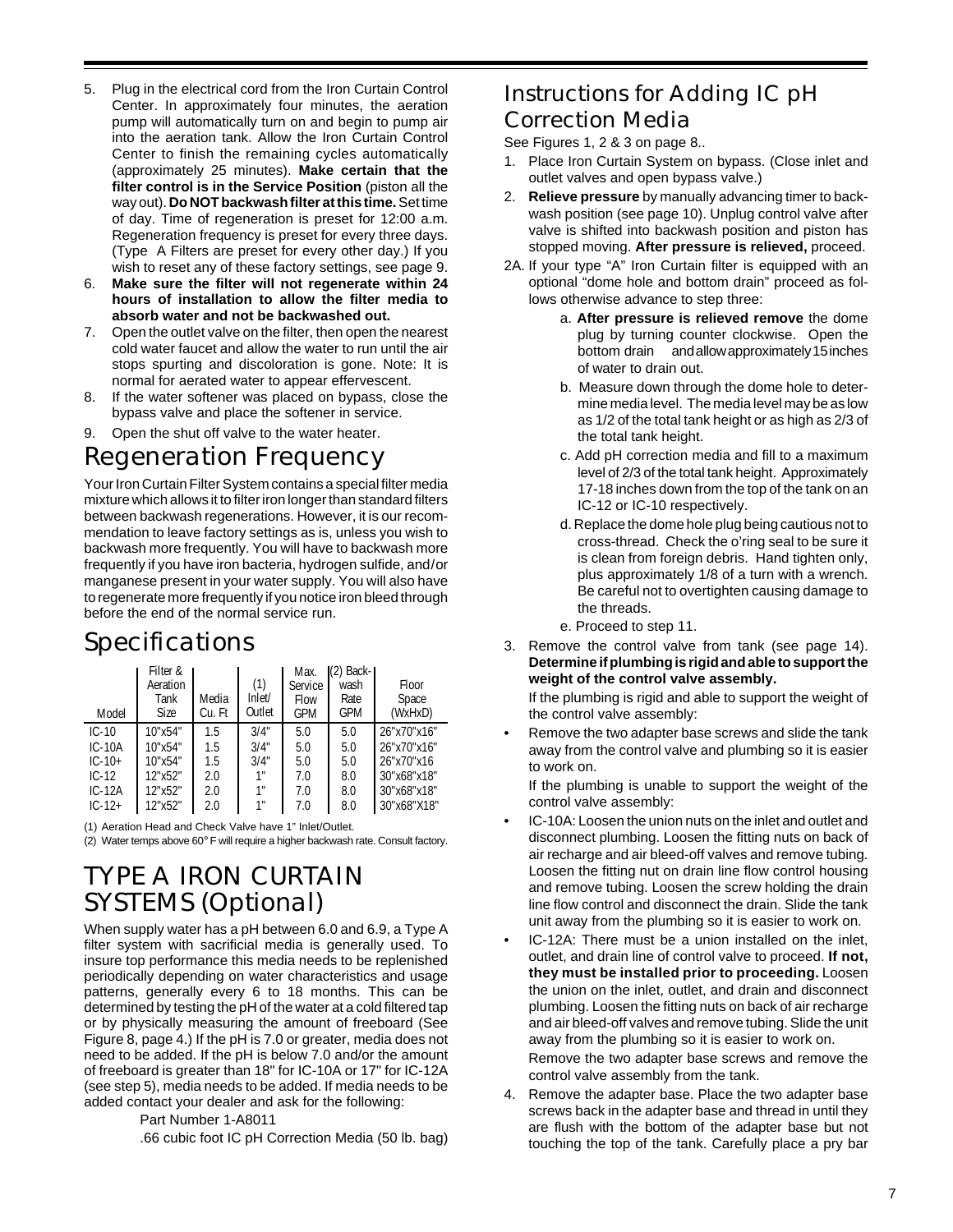(long screwdriver, wrench, etc.) between the screws and apply pressure counterclockwise to loosen the adapter base. **Be careful not to crease or tear the o-rings in the adapter base.** Unscrew the adapter base from tank and remove. **Be careful not to pull up the distributor tube with adapter base. If distributor tube does pull up with the adapter base, consult your dealer.** At this point, it is recommended to remove some of the water from the tank. This can be done by placing a small hose inside the distributor tube and creating a siphon; or by carefully tipping the tank sideways, pouring out water only, not media.

- 5. From the top of the tank, measure down approximately 1/3 the overall height of the tank (18" for IC-10A, 17" for IC-12A) and mark the tank. This is the amount of freeboard and the maximum fill height that should not be exceeded when adding media. **If media is at correct height and pH is below 7.0, do not add. Consult your dealer.**
- 6. Cover the distributor tube (use a plastic cap, or masking/ duct tape) so media will not get into the distributor tube.
- 7. Using a funnel, add IC pH correction media until it reaches the maximum fill line.
- 8. Rinse the powdery fines from the funnel, covered distributor tube, and tank threads. Remove the funnel and uncover distributor tube.
- 9. Place the adapter base back on tank and thread into place until snug. **Be careful not to cross thread the adapter base in tank threads. You may need to "back thread" the adapter base to get it started correctly.**

Carefully place a pry bar (long screwdriver, wrench, etc.) between the screws and apply pressure clockwise until tight. **Be careful not to crease or tear the o-rings in the adapter base.** Remove the two screws from adapter base.

10. Reattach the control valve to the tank.

If the control valve was supported and connected to the plumbing, slide the tank underneath the control valve and align. **Be careful not to dislodge or cut o-rings.** Install the two adapter base screws and tighten.

If the control valve was disconnected from plumbing, place control valve on adapter base and align. **Be careful not to dislodge or cut o-rings.** Install the two adapter base screws and tighten.

- IC-10A: Reconnect the drain and tighten the screw that holds the flow control housing. Reconnect the bleed-off tubing to flow control housing and tighten the fitting nut. Reconnect the tubing to the air recharge and air bleed-off valves and tighten fitting nuts. Reconnect inlet and outlet plumbing and tighten the union nuts on inlet and outlet.
- IC-12A: Reconnect the tubing to the air recharge and air bleed-off valves and tighten fitting nuts. Reconnect inlet, outlet, and drain plumbing and tighten unions.
- 11. Slowly open the inlet valve and allow filter to fill at a slow rate. After a steady stream of water is running to drain, completely open inlet valve. Open outlet valve and close bypass valve.
- 12. Plug the control valve in and reset time of day (see page 9.)
- 13. Allow the system to finish the regeneration cycle and return to service.



Due to existing plumbing conditions, you may want to choose an alternate installation configuration. Refer to Figures 2 and 3 below for alternate installation diagrams.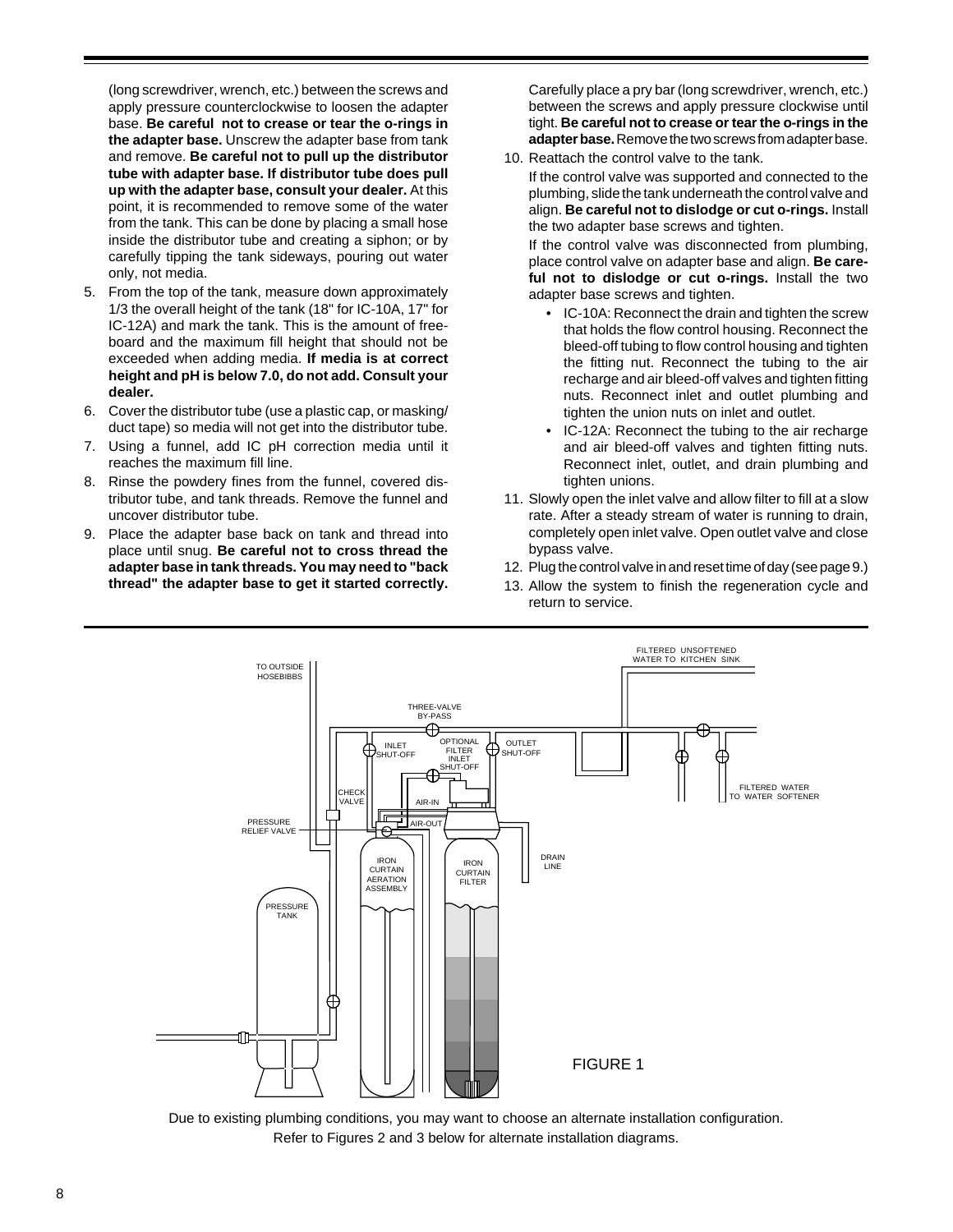

## How To Set Timer

### **1** How to set days on which water conditioner is to regenerate.

Rotate the skipper wheel until the number "1" is at the red pointer. Set the days that regeneration is to occur by sliding tabs on the skipper wheel outward to expose trip fingers. Each tab is one day. Tab at red pointer is tonight. Moving clockwise from the red pointer, extend or retract fingers to obtain the desired regeneration schedule.

**Make certain the tab aligned with red pointer is not extended outward. The filter must not regenerate within 24 hours of installation to allow the filter media to absorb water and not be backwashed out.**

# **2** How to set the time of day.

Press and hold the red button in to disengage the drive gear.

Turn the large gear until the actual time of day is aligned with the time of day pointer.

Release the red button to again engage the drive gear.

The Iron Curtain is preset to regenerate at 12:00 a.m. provided the time of day is correct.

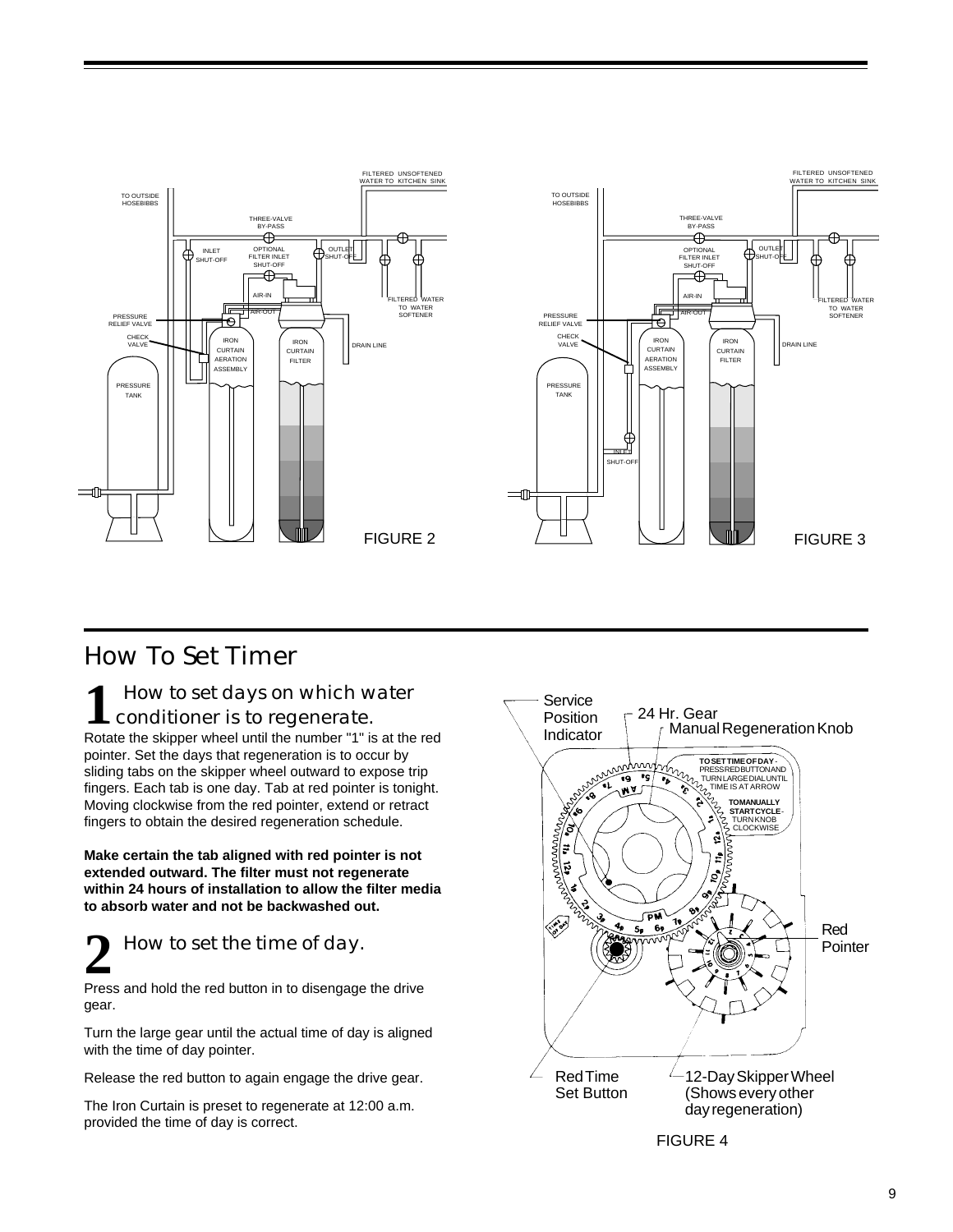## How to set Regeneration Time

The 24 hour dial of the 3200 Timer has been redesigned so that the regeneration time can be field adjusted.

To adjust follow these easy steps.

- 1. Disconnect the power source
- 2. Locate the three screws behind the manual regeneration knob by pushing the red button in and rotating the 24 hour dial until each screw appears in the cut out portion of the manual regeneration knob. (Figure B)
- 3. Loosen each screw slightly to release the pressure on the time plate from the 24 hour gear.
- 4. Locate the regeneration time pointer on the inside of the 24 hour dial in the cut out. (Figure A)
- 5. Turn the time plate so the desired regeneration time aligns next to the raised arrow. (Figure A)
- 6. Push the red buttom in and rotate the 24 hour dial. Tighten each of the three screws.
- 7. Push the red button and locate the pointer one more time to ensure the desired regeneration time is correct.
- 8. Reset the time of day and restore power to the unit.

### How To Manually Regenerate Your Water Filter At Any Time

Slowly turn the manual regeneration knob clockwise until the drive motor starts running.

The movement of the manual regeneration knob engages the program wheel and starts the regeneration program.

The black center knob will make one revolution in approximately the following three hours and stop in the service position as shown in the drawing.

Even though it takes three hours for this center knob to complete one revolution, the regeneration cycle of your unit is generally set for only one third of this time.

In any event, conditioned water may be drawn after rinse water stops flowing from the water conditioner drain line.

## How To Manually Advance Control Center to a Specific Cycle

(See Figure 5 on page 11 for location of specific cycles.)

To manually advance the Iron Curtain Control Center to a specific cycle, you must start with unit in the service position (service position indicator aligned with time of day arrow as shown in Figure 4, Page 9). Advance the timer from one cycle to the next, pausing between each cycle until the drive motor stops running. If you do not wait until the drive motor stops



 $\circ$ 

running, the timer and the drive motor will become out of synch. If that happens, advance the timer to the service position and the control valve piston will return also to the service position. They are now resynchronized.

The first cycle is the backwash cycle: Slowly turn manual regeneration knob clockwise until backwash pins engage microswitch arm and drive motor begins running. Wait until drive motor stops before proceeding to next cycle.

The second cycle is the *air recharge* cycle: Slowly turn the manual regeneration knob clockwise until backwash pins drop off microswitch arm and drive motor begins running. Wait until drive motor stops before proceeding to next cycle.

The third cycle is the rapid rinse cycle: Slowly turn the manual regeneration knob clockwise until rapid rinse pins engage microswitch arm and drive motor begins running. Wait until drive motor stops before proceeding to next cycle.

The fourth cycle is the cycle advance cycle: Slowly turn the manual regeneration knob clockwise until rapid rinse pins drop off microswitch arm and drive motor begins running. Wait until drive motor stops before proceeding to next cycle.

The final cycle is the cycle shut off cycle: Slowly turn the manual regeneration knob clockwise until cycle shut off pins engage microswitch arm and drive motor begins running. Wait until drive motor stops before advancing the timer to service position.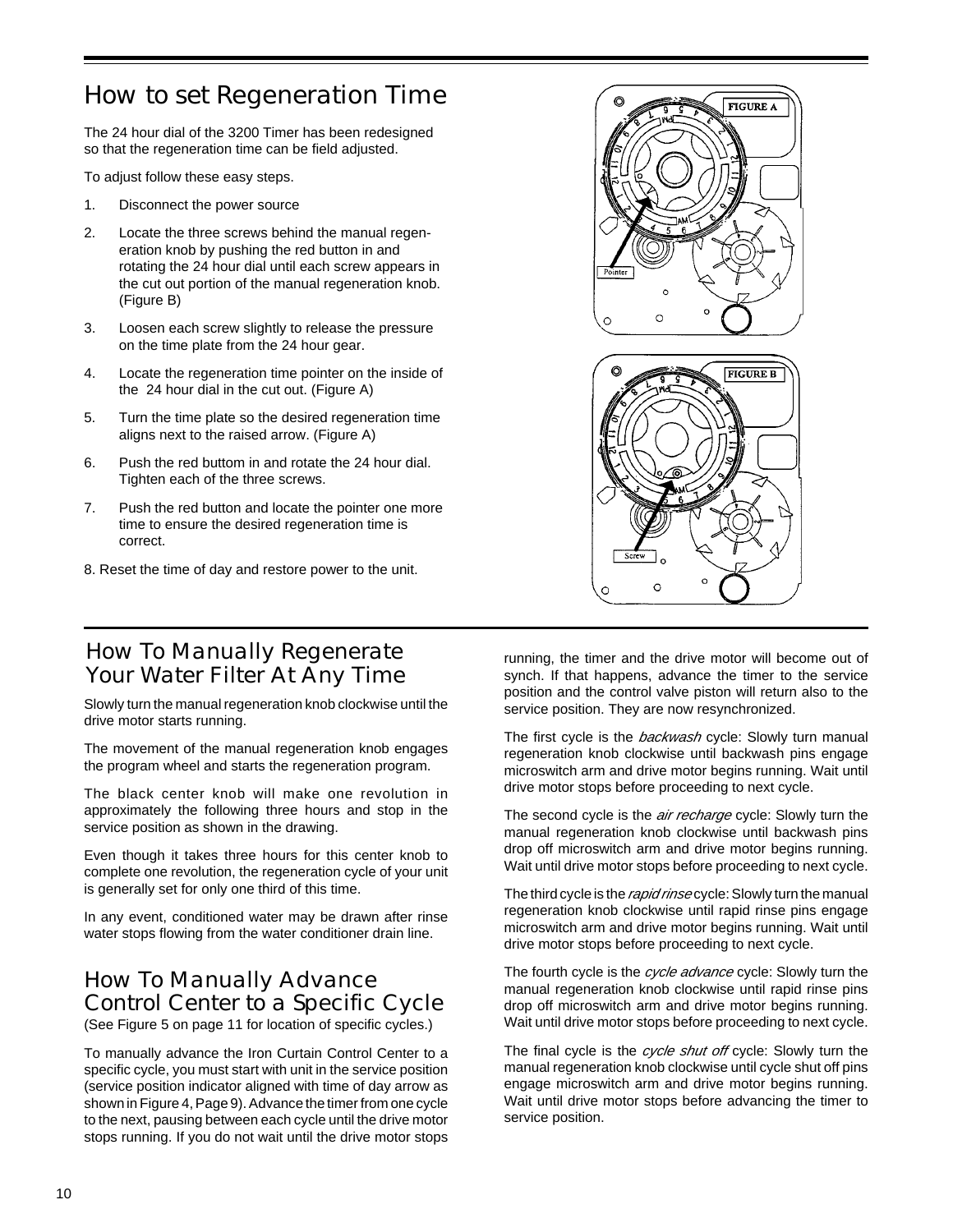## How To Set Regeneration Cycle Program

(Refer to page 3 for factory settings)

## **1** How to set the regeneration cycle program.

The regeneration cycle program on your Iron Curtain Filter has been factory preset, however, portions of the cycle or program may be lengthened or shortened to suit local conditions.

To expose cycle program wheel, grasp timer in upper lefthand corner and pull, releasing snap retainer, and swing timer to the right.

To change the regeneration cycle program, the program wheel must be removed. Make sure the timer is in the service position and then unplug the power cord. Grasp program wheel and squeeze protruding lugs toward center of wheel. Lift program wheel off timer. (The arm on the program actuator switch may need to be moved to facilitate removal.)

After making the necessary adjustments described in steps 2, 3, and 4, install the program wheel on the timer. Place program wheel over the protruding lugs and gently push program wheel on until the tabs on the lugs are snapped in place over the wheel. (The arm on the program actuator switch may need to be moved to facilitate installation.)

Return timer to closed position engaging snap retainer in back plate. Make certain all electrical wires are located above snap retainer post. Plug in power cord.

### **2** How to change the length of the backwash time.

The program wheel as shown in the drawing is in the service position. As you look at the numbered side of the program wheel, the group of pins starting at 10 determines the length of time that your Iron Curtain Filter will backwash.

For example: If there are six pins in this section, the time of the backwash will be 12 minutes (2 minutes per pin).

To lengthen backwash time, remove 1" long roll pin(s) from pin storage on timer (1 pin needed for each 2 minutes to be added). Beginning at number 8 and counting back, remove pin(s) extended out back of program wheel (1 pin for each long roll pin to be added to extend backwash time). Replace with long roll pin(s) so it extends out back equal distance with existing pins. IMPORTANT: After installing long roll pin(s), turn the manual regeneration knob clockwise one revolution to make sure long roll pin(s) do not touch drive gear (Item 22, Figure 7, page 13).

## **3** How to change the length of **J** air recharge cycle (ARC).

The group of holes between the last pin in the backwash section and the second group of pins determines the length of time that your Iron Curtain Filter is in the air recharge cycle rinse (2 minutes per hole). **Note: This cycle also uses the set of pins on the backside of the program wheel simultaneously with the first set of spaces on the front side of the program wheel.**



To lengthen the air recharge time, remove 1" long roll pin(s) from pin storage on timer (1 pin needed for each 2 minutes to be added). Beginning at number 10 and counting up, remove pin(s) (1 pin for each long roll pin to be added to extend air recharge time). Replace with long roll pin(s) so it extends out back equal distance with existing pins. For each long roll pin added, move the rapid rinse pin to the higher numbered end of wheel.

After the rapid rinse pins, leave two holes then place two pins. IMPORTANT: After installing long roll pin(s), turn the manual regeneration knob clockwise one revolution to make sure long roll pin(s) do not touch drive gear (Item 22, Figure 7, page 13).

## **4** How to change the length of rapid rinse time.

The second group of pins on the number side of the program wheel determines the length of time that your Iron Curtain Filter will rapid rinse (2 minutes per pin). To lengthen the rapid rinse time, add pins at the higher numbered end of this section as required. After the rapid rinse pins, leave two holes then place two pins.

The regeneration cycle is complete when the program actuator microswitch drops off the last pin. The program wheel however, will continue to rotate until the homing microswitch drops into the notch on the program wheel.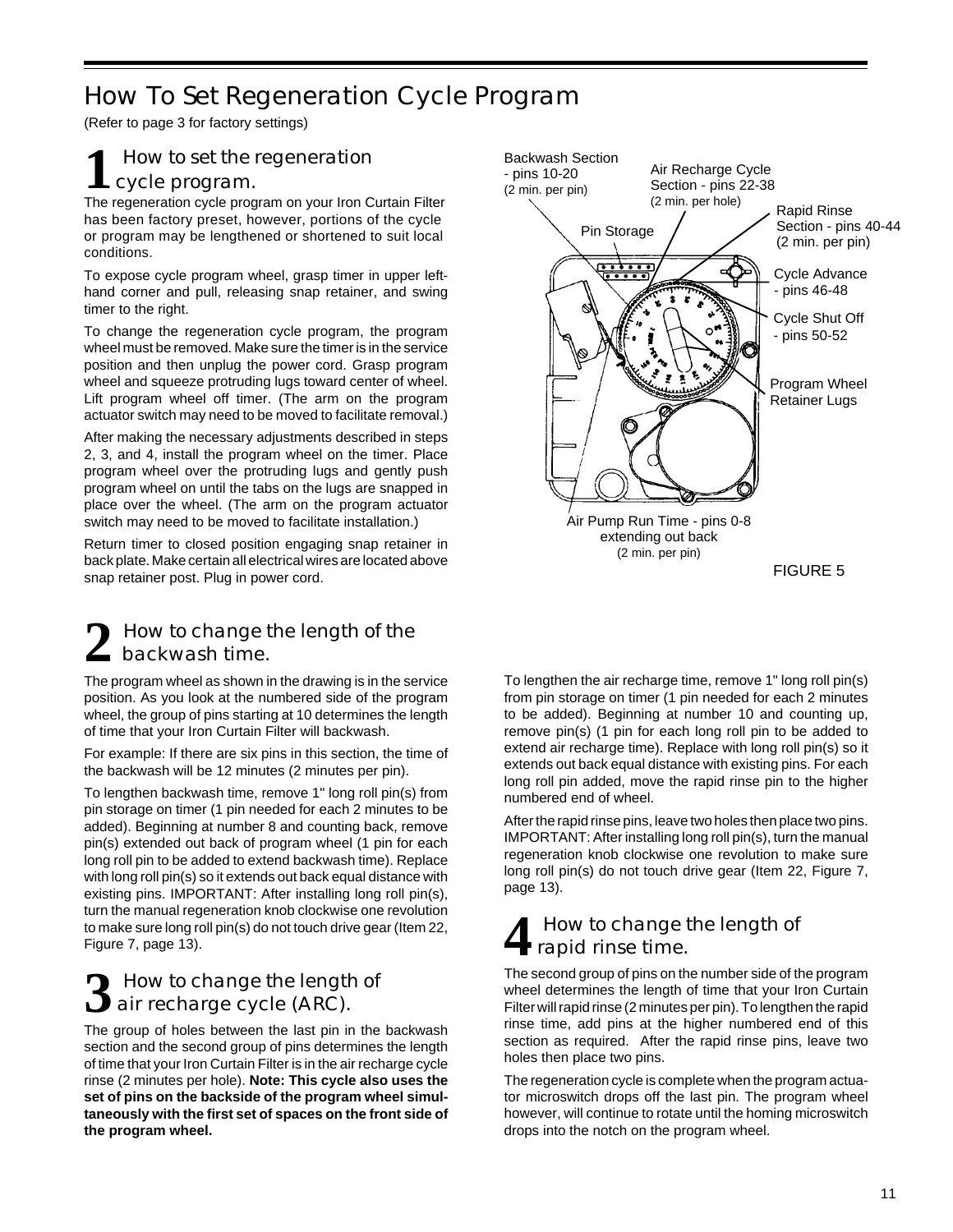## **Iron Curtain System**



## **Iron Curtain Wiring Diagram**

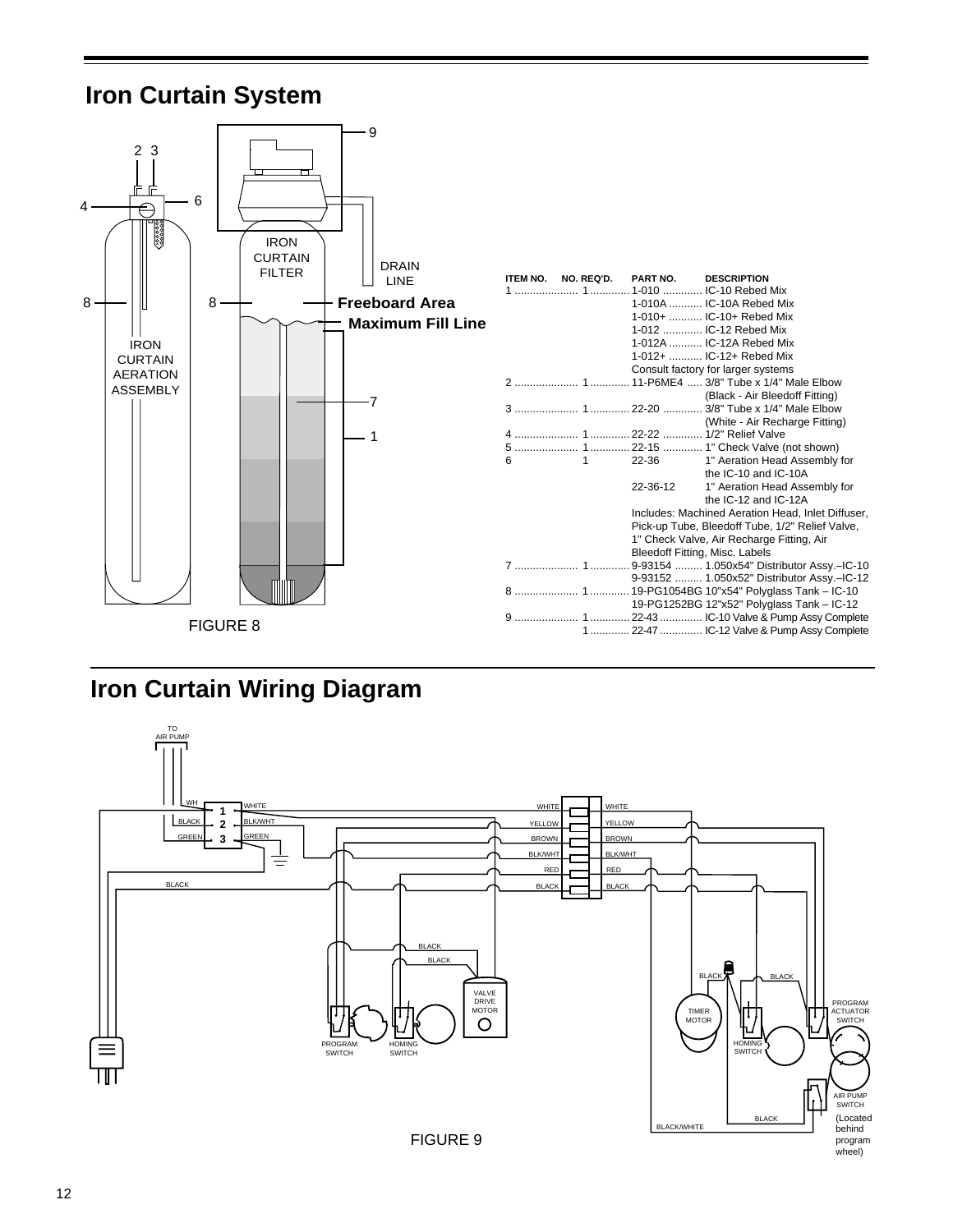

| ITEM NO. | NO. REQ'D. | <b>PART NO.</b>                  | <b>DESCRIPTION</b>                              | ITEM NO. | NO. REQ'D. | PART NO. | <b>DESCRIPTION</b>                                      |
|----------|------------|----------------------------------|-------------------------------------------------|----------|------------|----------|---------------------------------------------------------|
|          |            |                                  |                                                 |          |            |          |                                                         |
|          |            |                                  |                                                 |          |            |          | 23  1  49-13299  Curved Washer                          |
|          |            |                                  |                                                 |          |            |          |                                                         |
|          |            |                                  |                                                 |          |            |          |                                                         |
|          |            |                                  |                                                 |          |            |          | 49-14104  Motor - 24V., 60 Hz.                          |
|          |            |                                  |                                                 |          |            |          |                                                         |
|          |            |                                  | Plate                                           |          |            |          | 27  3  49-11384  Screw - Timer Hinge & Ground -Wire     |
|          |            |                                  |                                                 |          |            |          |                                                         |
|          |            |                                  |                                                 |          |            |          |                                                         |
|          |            |                                  |                                                 |          |            |          |                                                         |
|          |            |                                  |                                                 |          |            |          | 31  1  49-15320  Program Actuator Switch                |
|          |            |                                  |                                                 |          |            |          |                                                         |
|          |            |                                  | 12  2  49-13311  Spring - Skipper Wheel Detent  |          |            |          |                                                         |
|          |            |                                  | 13  2  49-13300  Ball - 1/4" Dia. Skipper Wheel |          |            |          |                                                         |
|          |            |                                  |                                                 |          |            |          | 35  1  49-13864  Skipper Wheel Ring                     |
|          |            | 15  1  49-13911  Main Drive Gear |                                                 |          |            |          |                                                         |
|          |            | 16  1  49-13880  Program Wheel   |                                                 |          |            |          |                                                         |
|          |            | 17  11  49-15493  Roll Pin       |                                                 |          |            |          | 38  1  49-15066  Ball 1/4" Dia. Main Gear               |
|          |            |                                  | 18  1  49-13901  Program Wheel Decal            |          |            |          |                                                         |
|          |            |                                  |                                                 |          |            |          |                                                         |
|          |            | 20  1  49-13312  Spring - Idler  |                                                 |          |            |          | 41  5  49-15808  Roll Pin - Air Pump Switch (not shown) |
|          |            | 21  1  49-13017  Idler Gear      |                                                 |          |            |          | 42  0  49-12625  1" Long Roll Pin                       |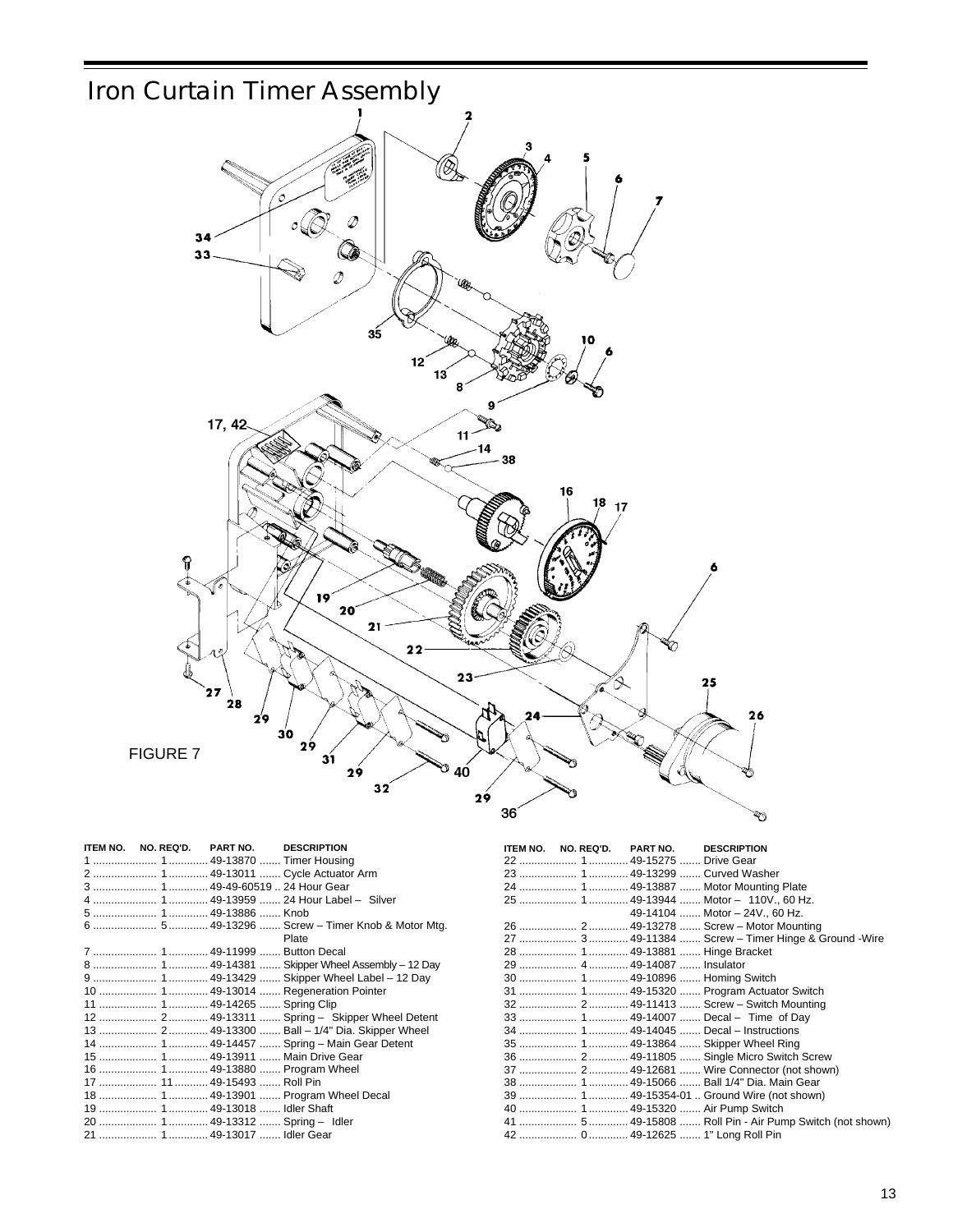

| ITEM NO. NO. REQ'D.<br><b>DESCRIPTION</b><br><b>PART NO.</b> | ITEM NO. NO. REQ'D.<br><b>PART NO.</b><br><b>DESCRIPTION</b> |
|--------------------------------------------------------------|--------------------------------------------------------------|
|                                                              | 22  1  49-60304-IC  IC Timer Assy. w/Air Pump Switch         |
| 2  3  22-05  IC Pump Feet                                    | 23  1  49-10338  Roll Pin                                    |
|                                                              | 24  1  49-60160-10  Drive Cam Assembly                       |
|                                                              | 25  1  49-10909  Connecting Link Pin                         |
|                                                              | 26  5  49-10872  Screw - Motor Mounting                      |
| (inside brass nut and elbow)                                 | 27  2  49-14923  Screw - Switch Mounting                     |
|                                                              | 28  1  49-11752  Motor Lead Wires                            |
| (inside brass nut and elbow)                                 | 29  3  49-10302  Insulator                                   |
|                                                              | 30  2  49-10218  Micro Switch                                |
|                                                              |                                                              |
| (2-1/4" Piece Needed)                                        | 32  1  22-381-1  IC Check Valve Replacement Kit              |
| 9  1  22-19  3/8" Tube x 1/4" FPT White Elbow                | 33  1  49-18299  IC Wire Harness - Drive                     |
| 10  1  22-961  1/4" MPT Stainless Steel Check Valve          | 34  1  49-17138  IC Wire Harness - Timer                     |
|                                                              |                                                              |
| Connector                                                    |                                                              |
|                                                              | 37  1  49-60232  Designer Cover (not shown)                  |
| (8" piece needed)                                            | 38  2  49-15742  Designer Cover Screw                        |
| 13*  1  22-54  IC Air Recharge Plastic Valve                 | (not shown)                                                  |
| 14*  1  22-55  IC Air Bleedoff Plastic Valve                 | 39  2  49-15833  Spacer - Designer Cover Screw               |
| 15  1  2-P5-38  3/8" x 500' Black Tubing                     | (not shown)                                                  |
| $(9-1/2"$ piece needed)                                      | 40  2  49-10250  Retaining Ring - Designer Cover             |
| 16  1  49-12114  IC Recharge/Bleed-off Cam                   | Screw (not shown)                                            |
| <b>Bracket</b>                                               | 41  1  72-A1008  Iron Curtain Cover Label                    |
| 17  1  49-16637  IC Recharge/Bleed-off Cam                   | (not shown)                                                  |
| 18  1  49-15226-3  Terminal Strip                            |                                                              |
| 19  1  49-10769  Drive Motor                                 | 43  1  49-60407-61  IC Powerhead Assembly                    |
| 20  1  49-10774  Bracket - Motor Mounting                    | 44  1  49-11838  IC Power Cord (not shown)                   |
|                                                              | 45  2  49-14932  Speed Nut for Cover Screw (not shown)       |

14 **\***To replace brass IC Air Recharge and Air Bleedoff valves on systems manufactured prior to October 1997, order p/n 22-56 IC Plastic Air Recharge/Bleedoff Retrofit Kit which includes both valves and machined cover to accommodate the larger plastic valve holding nuts.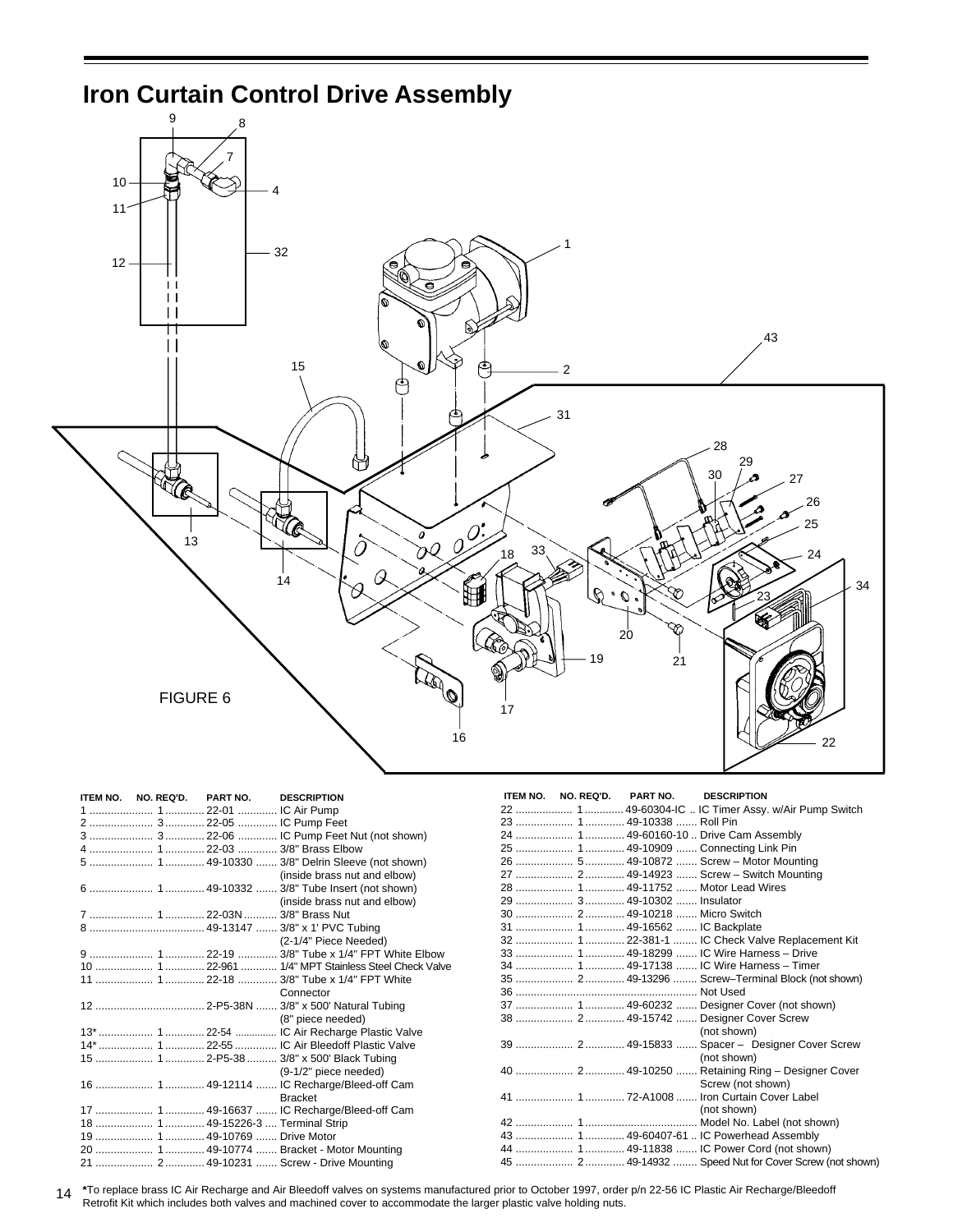# **Iron Curtain Aeration Pump**



| ltem | Part |                                                    |      |
|------|------|----------------------------------------------------|------|
| No.  | No.  | <b>Description</b>                                 | Qtv. |
|      |      |                                                    |      |
|      |      |                                                    |      |
|      |      |                                                    |      |
|      |      | 4  74-625307  Screw-Exhaust Valve Flapper  1       |      |
|      |      |                                                    |      |
|      |      | 6  74-621102  Exhaust Valve Flapper  1             |      |
|      |      | 7 74-623615  O-Ring/Valve Flapper  1               |      |
|      |      |                                                    |      |
|      |      | 9 74-623537  O'Ring/Piston Sleeve  1               |      |
|      |      | 10  74-662784  Valve Plate Assembly  1             |      |
|      |      |                                                    |      |
|      |      | 12  74-625160  Screw/Ramped Intake Valve Flapper 1 |      |
|      |      |                                                    |      |
|      |      |                                                    |      |

| <b>Item</b><br>No. | Part<br>No. | <b>Description</b>                                  | <u>Qtv.</u> |
|--------------------|-------------|-----------------------------------------------------|-------------|
|                    |             |                                                     |             |
|                    |             |                                                     |             |
|                    |             | 22 74-607605  Connecting Rod, Valve Plate           |             |
|                    |             | Eccentric & Set Screw Assy 1                        |             |
|                    |             |                                                     |             |
|                    |             |                                                     |             |
|                    |             |                                                     |             |
|                    |             | 26  74-614425-504  Motor End Cap  1                 |             |
|                    |             |                                                     |             |
|                    |             |                                                     |             |
|                    |             | 29 74-633562  Gasket/Front Cover  1                 |             |
|                    |             |                                                     |             |
|                    |             |                                                     |             |
|                    |             |                                                     |             |
|                    |             | 33 74-650465  405 Air Pump Service Kit (Not Shown)  |             |
|                    |             | $($ lncludes # 3,4,5,6,7,9,11,12,29 $)$             |             |
|                    |             | 34  74-650571  405 Air Pump Rebuild Kit (Not Shown) |             |
|                    |             | (Includes 22, 33)                                   |             |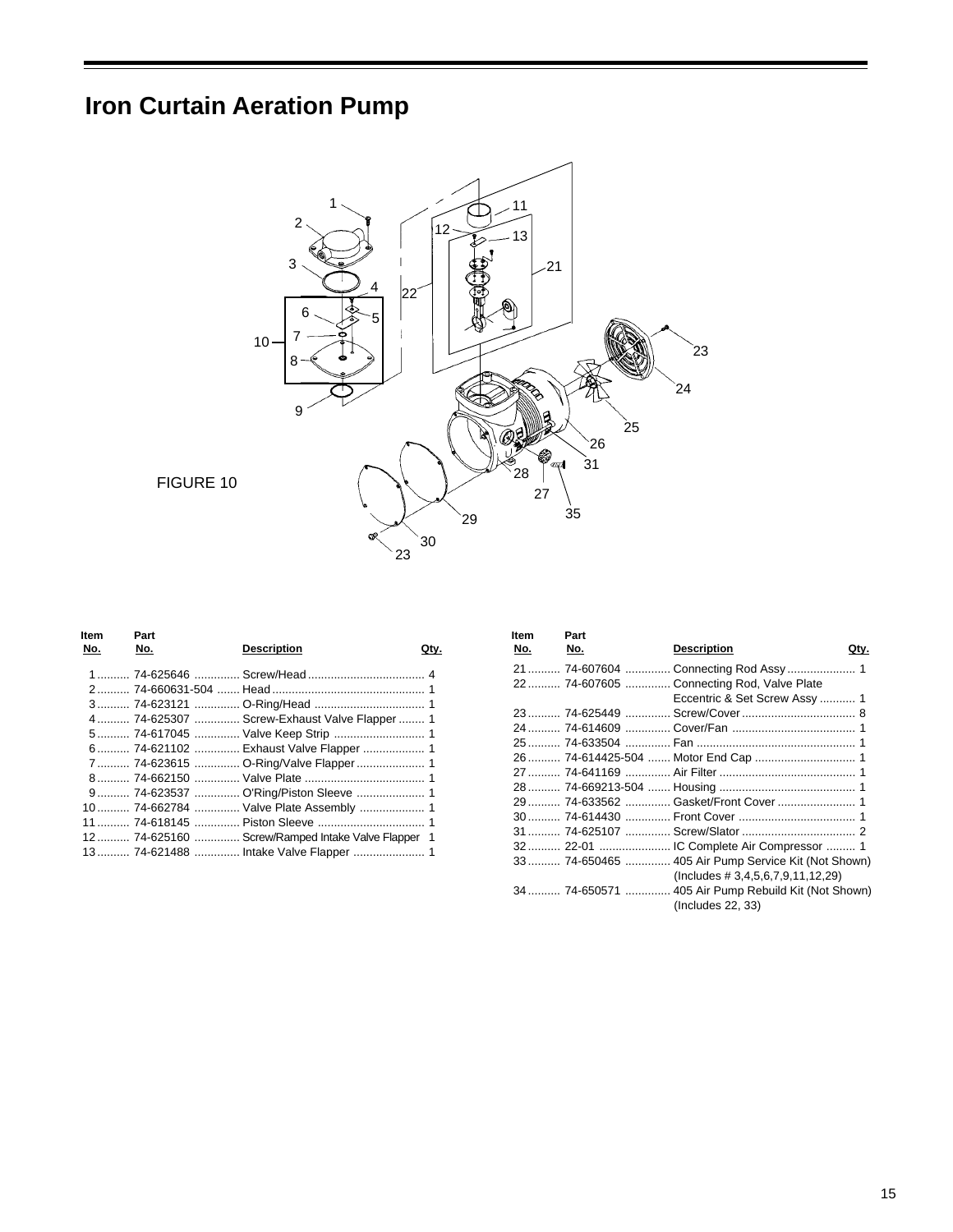## Iron Curtain Aeration Pump Repair Instructions

Air pump must be removed from tank and have power supply disconnected before proceeding.

- 1. Remove four front cover screws and remove front cover and cover gasket.
- 2. Remove four pump head screws and remove pump head.
- 3. Remove valve plate assembly.
- 4. Remove felt air filter on side of pump with a flat screw driver prying under the flat center retainer.
- 5. Remove piston sleeve from connecting rod assembly.
- 6. Using an 1/8" allen wrench through the air intake hole loosen eccentric/bearing and piston connecting rod assembly set screw and remove eccentric/bearing and connecting rod assembly.
- 7. If eccentric & bearing assembly need replacing: Using a 1/8 allen wrench through air intake hole, loosen eccentric & bearing assembly screw and remove eccentric & bearing assembly. Remove piston sleeve from connecting rod assembly. Remove valve flapper screw and valve flapper. Remove intake valve plate screws and remove ramped valve plate and piston cup. Install new piston cup on connecting rod. Place a dab of silicone caulk in the center dimple on bottom side of ramped valve plate and install ramped valve plate and intake valve plate screws (12" lbs.) making sure the intake hole is aligned in the connecting rod, piston cup and ramped valve plate. Install new valve flapper and valve screw (12" lbs.). Slide new piston sleeve upwards over connecting rod assembly starting from the bottom, forcing new piston cup to curve upwards inside piston sleeve. Note: If piston sleeve slides over the top of connecting rod assembly, reinstall, starting from the bottom.
- 8. If installing new connecting rod assembly, slide new piston sleeve upwards over connecting rod assembly starting from the bottom, forcing new piston cup to curve upwards inside piston sleeve. Note: If piston sleeve slides over top of connecting rod assembly, reinstall, starting from the bottom.
- 9. From the top of the pump insert connecting rod/eccentric bearing assembly with set screw facing air filter holes. Install on motor shaft all the way and tighten set screw (8" lbs.) **Note: Set screw should tighten onto flat spot on motor shaft.**
- 10. Remove exhaust valve flapper screw, valve keeper strip, valve flapper, valve flapper o-ring and piston sleeve o-ring from valve plate. Lubricate new o-rings with silicone lubricant to hold o-rings in place and install in valve plate. Install new valve flapper, valve keeper strip and exhaust valve flapper screw (12" lbs.) in valve plate.
- 11. Install valve plate on pump, aligning piston sleeve oring with top of piston sleeve.
- 12. Remove o-ring from pump head. Place 3-4 small dabs of silicone lubricant in pump head o-ring groove to hold o-ring in place and install o-ring in pump head.
- 13. Install pump head on pump, aligning exhaust port with front of pump. Install four pump head screws and tighten (48" lbs.).
- 14. Remove any remaining gasket material from front cover and pump front and make sure both surfaces are clean.
- 15. Install new front cover gasket with burr side in. Install front cover and four cover screws and tighten screws (20" lbs.).
- 16. Air pumps manufactured after 11/94 use an air filter with a hole in the center and a plastic press in retainer to hold it in place. To replace air filter, order p/n 74-641169 Air Filter and Retainer. Place air filter in place and install new retainer.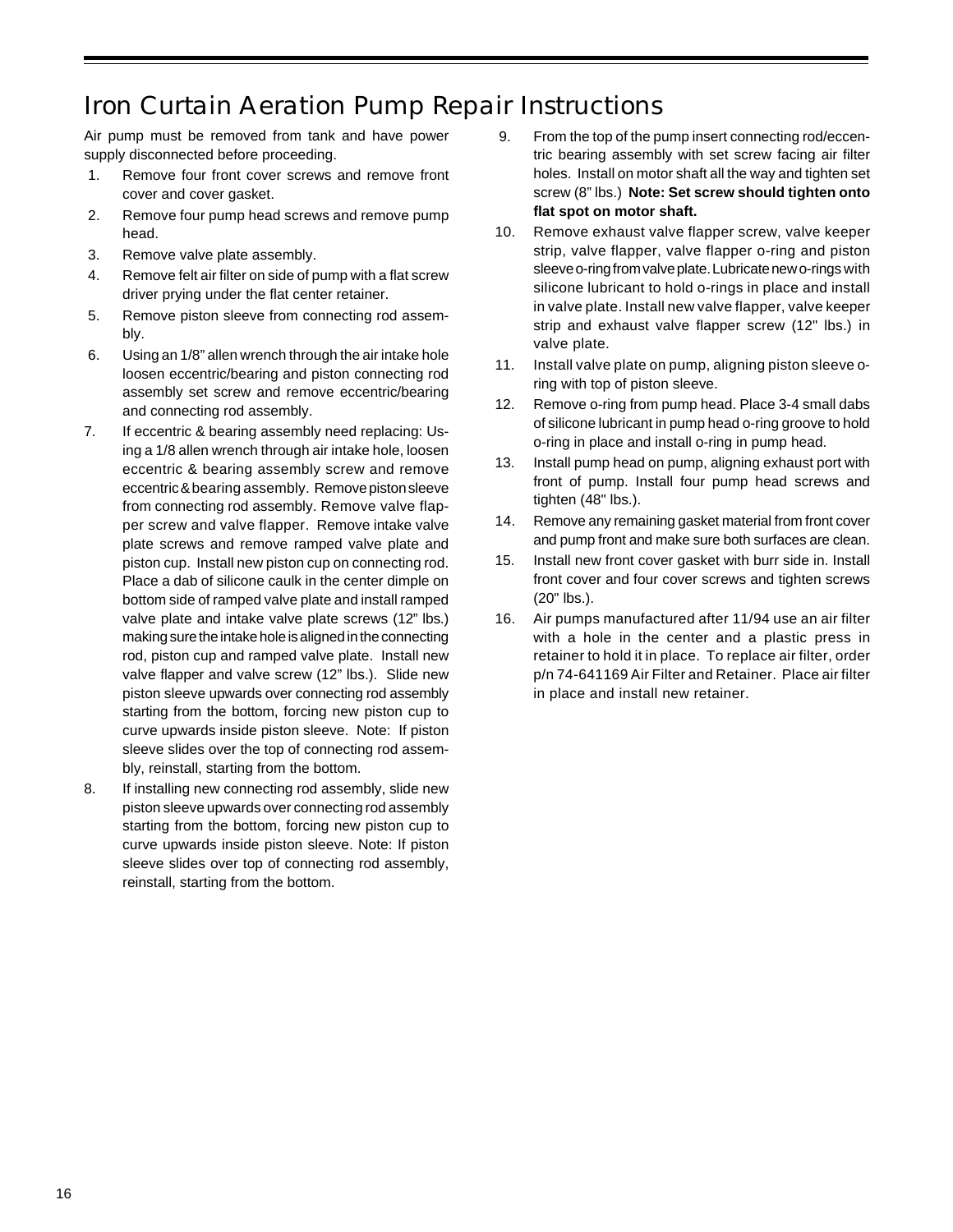# IC-10 Series Control Valve Assembly



### FIGURE 11

|  | ITEM NO. NO. REQ'D. PART NO. DESCRIPTION |                                              |
|--|------------------------------------------|----------------------------------------------|
|  |                                          |                                              |
|  |                                          |                                              |
|  |                                          |                                              |
|  |                                          |                                              |
|  |                                          |                                              |
|  |                                          |                                              |
|  |                                          |                                              |
|  |                                          |                                              |
|  |                                          |                                              |
|  |                                          | 10  1  49-10234  End Plug O-Ring             |
|  |                                          |                                              |
|  |                                          | 12  1  49-60090  2500 Piston Assembly        |
|  |                                          | 13  1  49-11180  Flow Control Retainer Screw |
|  |                                          | 14  1  49-12092  5.0 gpm DLFC Button         |

|                           |  | 15  1  49-11183  DLFC Fitting O-Ring       |
|---------------------------|--|--------------------------------------------|
|                           |  | 16  1  49-12619  2500 SVO Drain Fitting    |
|                           |  |                                            |
|                           |  | 18  1  49-11475  Injector Body Gasket      |
| 19  1  49-11893  Flat Cap |  |                                            |
|                           |  | 20  2  49-15137  Flat Cap Screw            |
|                           |  |                                            |
|                           |  |                                            |
|                           |  |                                            |
|                           |  | 24  2  49-11207NP  Inlet/Outlet Nickel Nut |
|                           |  |                                            |
|                           |  | 26  1  49-11208  Adapter Base Seal O-Ring  |
|                           |  | 27  1  49-12461NP  Nickel Adapter Base     |
|                           |  | 28  1  49-10381  Adapter Base Tank O-Ring  |

**SERVICE TOOLS** needed for removing and replacing piston seals and spacers for both IC-10 & IC-12.

| 49-13061 | Spacer Puller        |
|----------|----------------------|
| 49-PICK  | O'Ring and Seal Pick |
| 49-11098 | Spacer Stuffer       |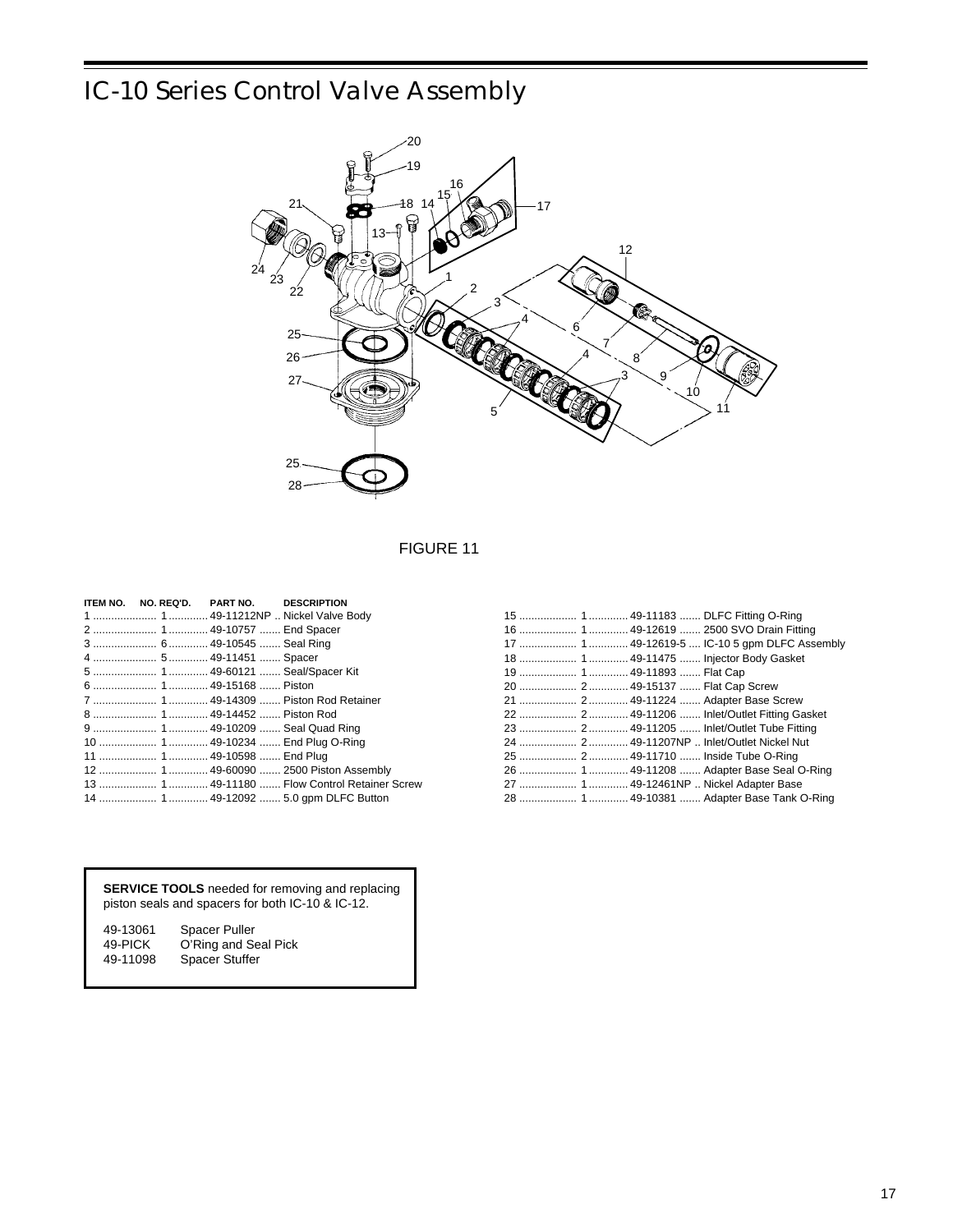# IC-12 Series Control Valve Assembly



|                        | ITEM NO. NO. REQ'D. PART NO. DESCRIPTION |  |
|------------------------|------------------------------------------|--|
|                        |                                          |  |
|                        | 2  1  49-10757  End Spacer               |  |
|                        | 3  6  49-10545  Seal Ring                |  |
| 4  5  49-11451  Spacer |                                          |  |
|                        | 5  1  49-60121  Seal/Spacer Kit          |  |
|                        |                                          |  |
|                        | 7  1  49-14452  Piston Rod               |  |
|                        | 8  1  49-10234  End Plug O-Ring          |  |
|                        | 9  1  49-10209  Seal Quad Ring           |  |
|                        | 10  1  49-10598  End Plug                |  |

**SERVICE TOOLS** needed for removing and replacing piston seals and spacers for both IC-10 & IC-12.

| 49-13061 | Spacer Puller         |
|----------|-----------------------|
| 49-PICK  | O'Ring and Seal Pick  |
| 49-11098 | <b>Spacer Stuffer</b> |

|                           |  | 13  1  49-10381  Adapter Base Tank O-Ring       |
|---------------------------|--|-------------------------------------------------|
|                           |  | 14  1  49-12461NP  Nickel Adapter Base          |
|                           |  | 15  1  49-11208  Adapter Base Seal O-Ring       |
|                           |  | 16  2  49-15137  Flat Cap Screw                 |
| 17  1  49-11893  Flat Cap |  |                                                 |
|                           |  | 18  1  49-11475  Injector Body Gasket           |
|                           |  | 19  2  49-11224  Adapter Base Screw             |
|                           |  | 20  1  49-60700-8.0 . IC-12 8 gpm DLFC Assembly |
|                           |  |                                                 |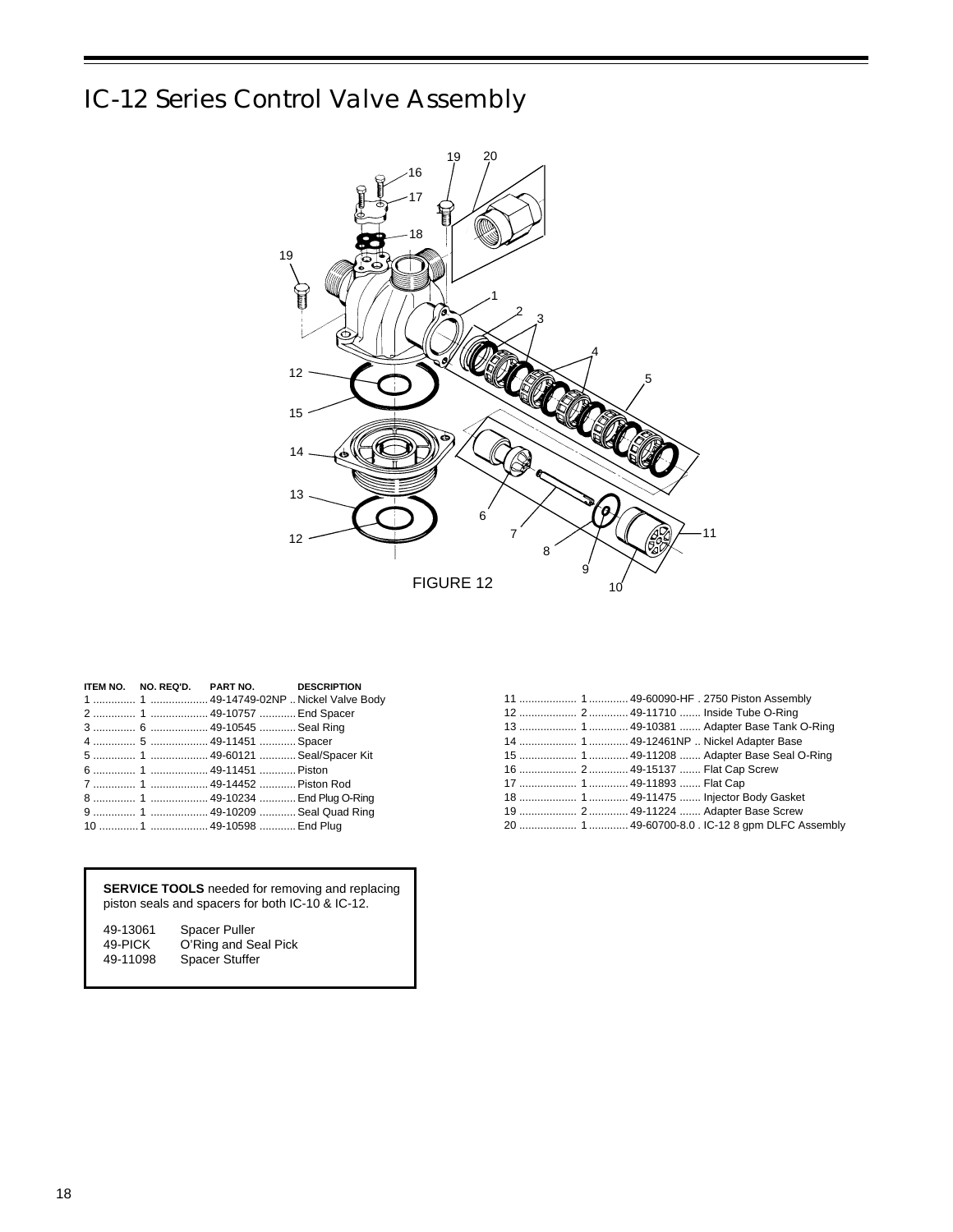# Instructions for Replacing Piston Assembly and Seal Kit

### **Replacing Piston Assembly**

See pages 17 and 18 for Parts Diagrams.

- 1. Place Iron Curtain System on bypass. (Close inlet and outlet valves and open bypass valve.) See Figures 1, 2 & 3 on page 8.
- 2. Relieve pressure by manually advancing timer to backwash position (See page 10). Unplug control valve after valve is shifted into backwash position (piston all the way in) and piston has stopped moving. After pressure is relieved, proceed.
- 3. With a 5/8" wrench
	- Loosen fitting nuts on back of air recharge valve and air bleedoff valves (3/8" white and black polytubing connecting the control valve to aeration head) and disconnect tubings from air recharge and air bleedoff valves.
	- Loosen remaining fitting nut on air bleedoff valve and disconnect tubing. (3/8" black polytubing connecting air bleedoff valve to drain fitting.)
- 4. While holding the powerhead assembly firmly, remove the two capscrews holding powerhead backplate to valve body and remove the powerhead and piston assemblies. Note: Some piston seals and/or spacers may come out of the valve body with the piston assembly. If so, see Seal Kit Replacement instructions for re-installing them.
- 5. Remove connecting link pin that connects piston rod to the connecting link on drive cam assembly and remove piston assembly.
- 6. Inspect the inside of the valve to make sure that all piston seals and spacers are in place. If piston seals and/or spacers need to be re-installed or replaced, see Seal Kit Replacement instructions.
- 7. Lubricate the piston and piston seals with silicone lubricant.
- 8. Start the piston into the valve body and slowly push the piston assembly with end plug into the valve body. Push piston rod in all the way, leaving only the connecting hole end without teflon coating exposed.
- 9. Place two capscrews through holes in backplate, align with female threads in valve body and turn capscrews a couple turns to support powerhead assembly. Do not completely tighten screws until connecting link pin is installed. Caution: Be careful not to scratch exposed piston rod.
- 10. Install connecting link pin, connecting piston rod to the connecting link on drive cam. Note: If connecting link pin hole and piston rod hole are not aligned, the drive motor can be disengaged by grasping the motor shaft on the upper left side of drive motor and pulling outwards. While holding the motor shaft out, the drive cam can be turned clockwise to move connecting link to align connecting link hole with piston rod hole.
- 11. Tighten the two capscrews and plug in control valve powercord.
- 12. Manually advance the timer to service position and allow control valve to cycle until in the service position. See page 10 for instructions on manually advancing timer.
- 13. Manually advance the timer to the backwash position and allow to stop. Then advance timer to the beginning of the air recharge cycle. Unplug the control valve powercord.
- 14. Open inlet valve no more than 1/4 turn and allow system to fill slowly. After a steady stream of water is seen at the drain without excess air, proceed to the next step.
- 15. Close the bypass valve and open the inlet valve all the way.
- 16. Plug in the control valve powercord. In approximately four minutes, the aeration pump will automatically turn on and begin to pump air into the aeration tank. Allow the Iron Curtain Control Center to finish the remaining cycles. Set time of day.
- 17. Open the outlet valve on the filter, then open the nearest cold water faucet and allow the water to run until the air stops spurting and discoloration is gone. Note: It is normal for aerated water to appear effervescent.

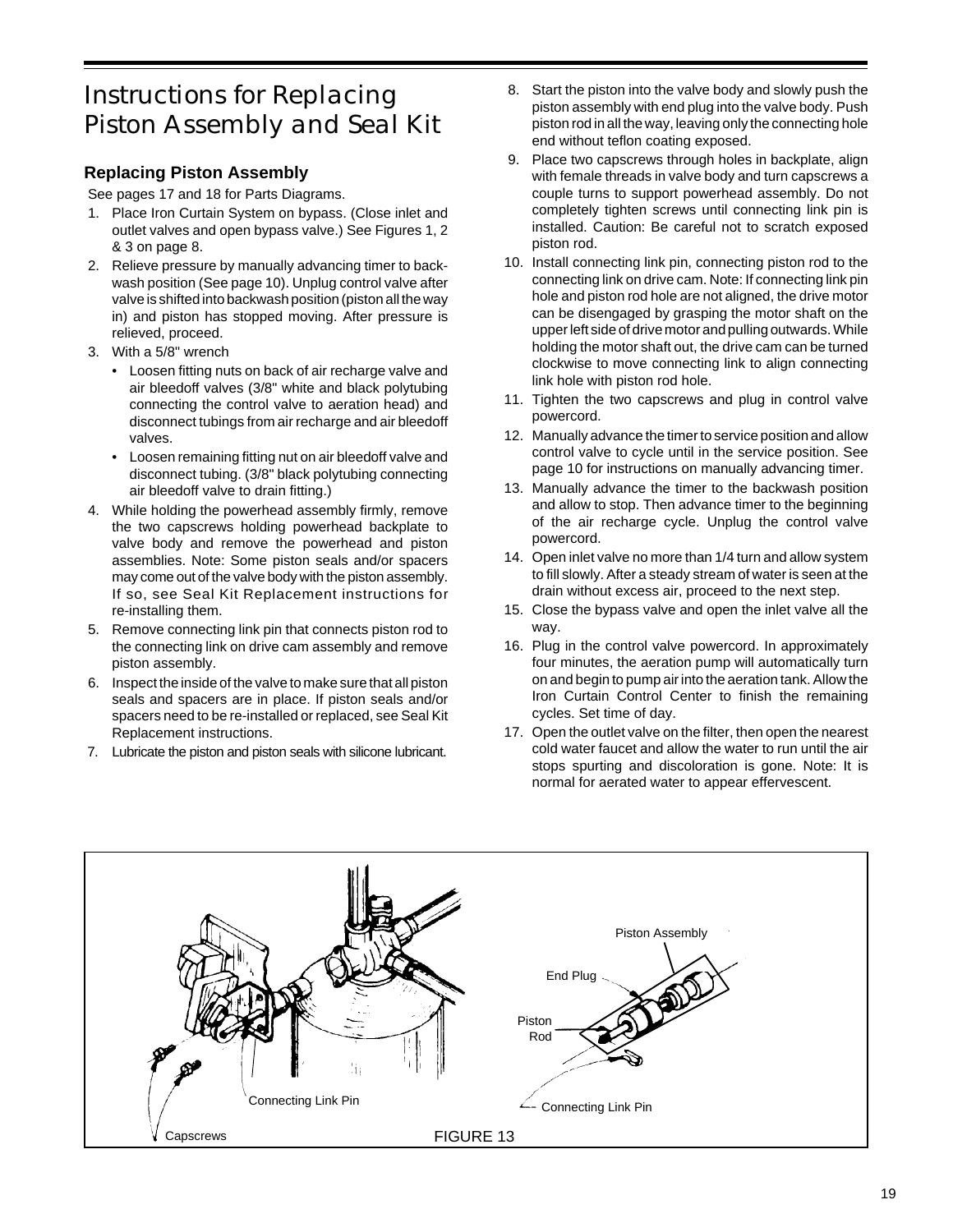### **Replacing Seal Kit**

- 1. To replace seal kit, the follow special tools are needed.
	- A. Seal Hook: Used to remove piston seals.
		- Wire hook with finger loop
	- B. Puller: Used to remove piston spacers.
		- Has 3 retractable pins retained by a rubber ring at one end. They are retracted or pushed out by pulling or pushing the center button on the opposite end.
	- C. Stuffer: Used to install rubber seals and plastic spacers.
		- Double-purpose tool with brass sleeve on one end.
- 2. Place Iron Curtain System on bypass. (Close inlet and outlet valves and open bypass valve.) See Figures 1, 2 & 3 on page 8.
- 3. Relieve pressure by manually advancing timer to backwash position (See page 10). Unplug control valve after valve is shifted into backwash position (piston all the way in) and piston has stopped moving. After pressure is relieved, proceed.
- 4. With a 5/8" wrench
	- Loosen fitting nuts on back of air recharge valve and air bleedoff valves (3/8" white and black polytubing connecting the control valve to aeration head) and disconnect tubings from air recharge and air bleedoff valves.
	- Loosen remaining fitting nut on air bleedoff valve and disconnect tubing. (3/8" black polytubing connecting air bleedoff valve to drain fitting.)
- 5. Remove the two capscrews holding powerhead backplate to valve body and remove the powerhead and piston assemblies. CAUTION: Be careful not to scratch the exposed piston rod. Note: Some piston seals and/or spacers may come out of the valve body with the piston assembly.
- 6. Remove connecting link pin that connects piston rod to the connecting link on drive cam assembly and remove piston assembly.
- 7. Using the seal hook, remove the first seal.
- 8. Using the puller, remove the first spacer.
- 9. Alternately remove the remaining seals and spacers in accordance with steps #7 and 8.
- 10. The last or end spacer does not have any holes for the pins of the puller to engage, therefore if the end spacer does not come out on the first try, try again using the seal hook.
- 11. With your thumb press the button on the brass sleeve end of the stuffer and hold. Place the end spacer on the male end of the stuffer with the lip on end spacer facing the stuffer and push the stuffer into the valve body bore until it bottoms. While the tool is in the valve body, take a piston seal and press it into the inside diameter of the exposed brass female end.
- 12. Remove the tool, turn it end for end and insert it into the valve body bore until it bottoms, then push the center button to push seal out of the stuffer and leave it in place in the valve body.
- 13. Remove the stuffer from the valve body, turn it end for end and push the center on the brass female end to expose the pilot on male end and hold. Place a spacer on the pilot and insert the spacer and stuffer into the valve body.
- 14. While the stuffer is still in the valve, press another seal into the inside diameter of the exposed brass female end.
- 15. Remove the tool, turn it end for end, and insert it into the valve body bore.
- 16. Alternately repeat steps 13 through 15 until all seals and spacers have been pushed into the valve.
- 17. Lubricate the piston and piston seals with silicone lubricant.
- 18. Start the piston into the valve body and slowly push the piston assembly with end plug into the valve body. Push piston rod in all the way, leaving only the connecting hole end without teflon coating exposed.
- 19. Place two capscrews through holes in backplate, align with female threads in valve body and turn capscrews a couple turns to support powerhead assembly. Do not completely tighten screws until connecting link pin is installed. Caution: Be careful not to scratch exposed piston rod.

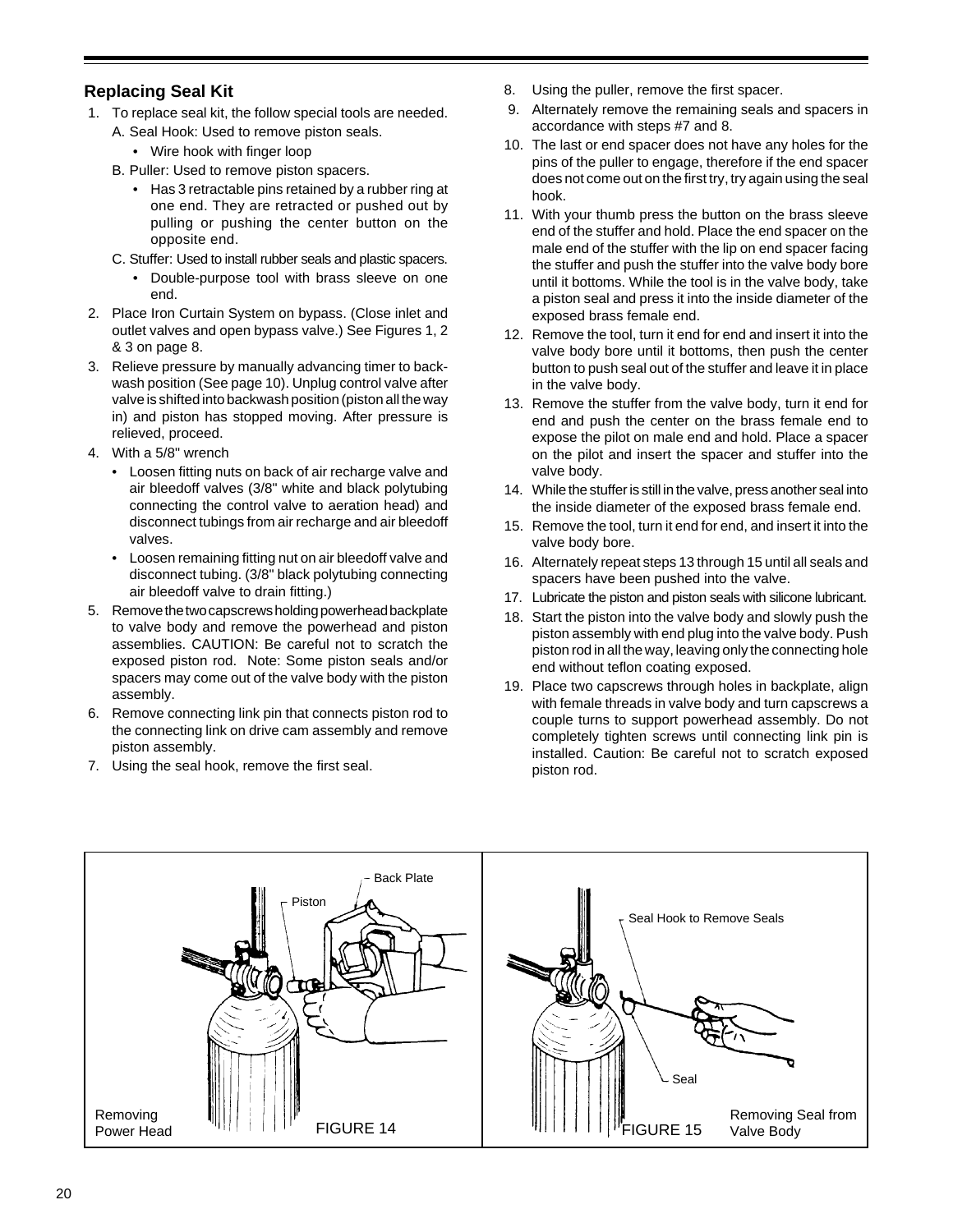- 20. Install connecting link pin, connecting piston rod to the connecting link on drive cam. Note: If connecting link pin hole and piston rod hole are not aligned, the drive motor can be disengaged by grasping the motor shaft on the upper left side of drive motor and pulling outwards. While holding the motor shaft out, the drive cam can be turned clockwise to move connecting link to align connecting link hole with piston rod hole.
- 21. Tighten the two capscrews and plug in control valve powercord.
- 22. Manually advance the timer to service position and allow control valve to cycle until in the service position. See page 10 for instructions on manually advancing timer.
- 23. Manually advance the timer to the backwash position and allow to stop. Then advance timer to the beginning of the air recharge cycle. Unplug the control valve powercord.
- 24. Open inlet valve no more than 1/4 turn and allow system to fill slowly. After a steady stream of water is seen at the drain without excess air, proceed to the next step.
- 25. Close the bypass valve and open the inlet valve all the way.
- 26. Plug in the control valve powercord. In approximately four minutes, the aeration pump will automatically turn on and begin to pump air into the aeration tank. Allow the Iron Curtain Control Center to finish the remaining cycles. Set time of day.
- 27. Open the outlet valve on the filter, then open the nearest cold water faucet and allow the water to run until the air stops spurting and discoloration is gone. Note: It is normal for aerated water to appear effervescent.



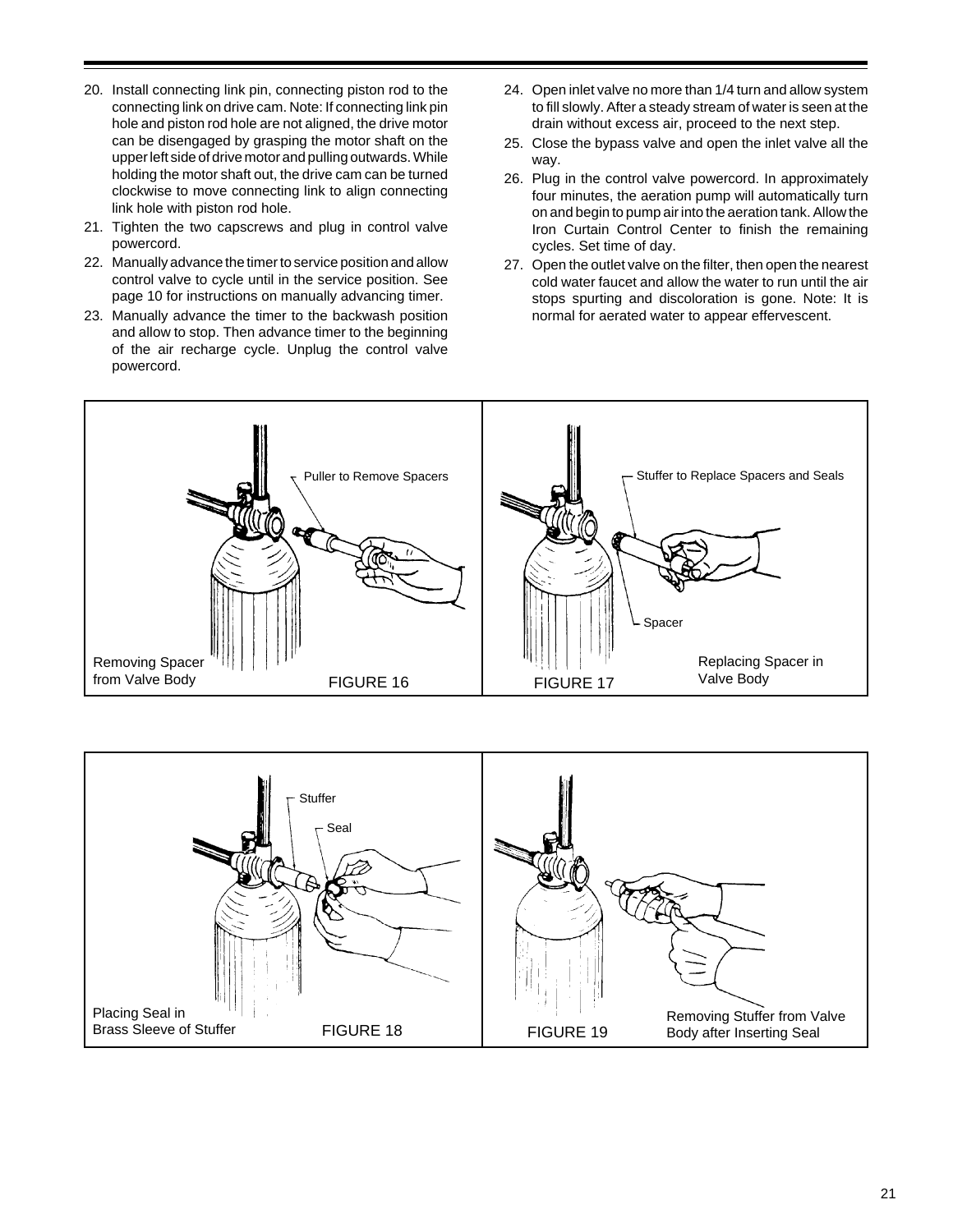# IRON CURTAIN FLOW DIAGRAMS

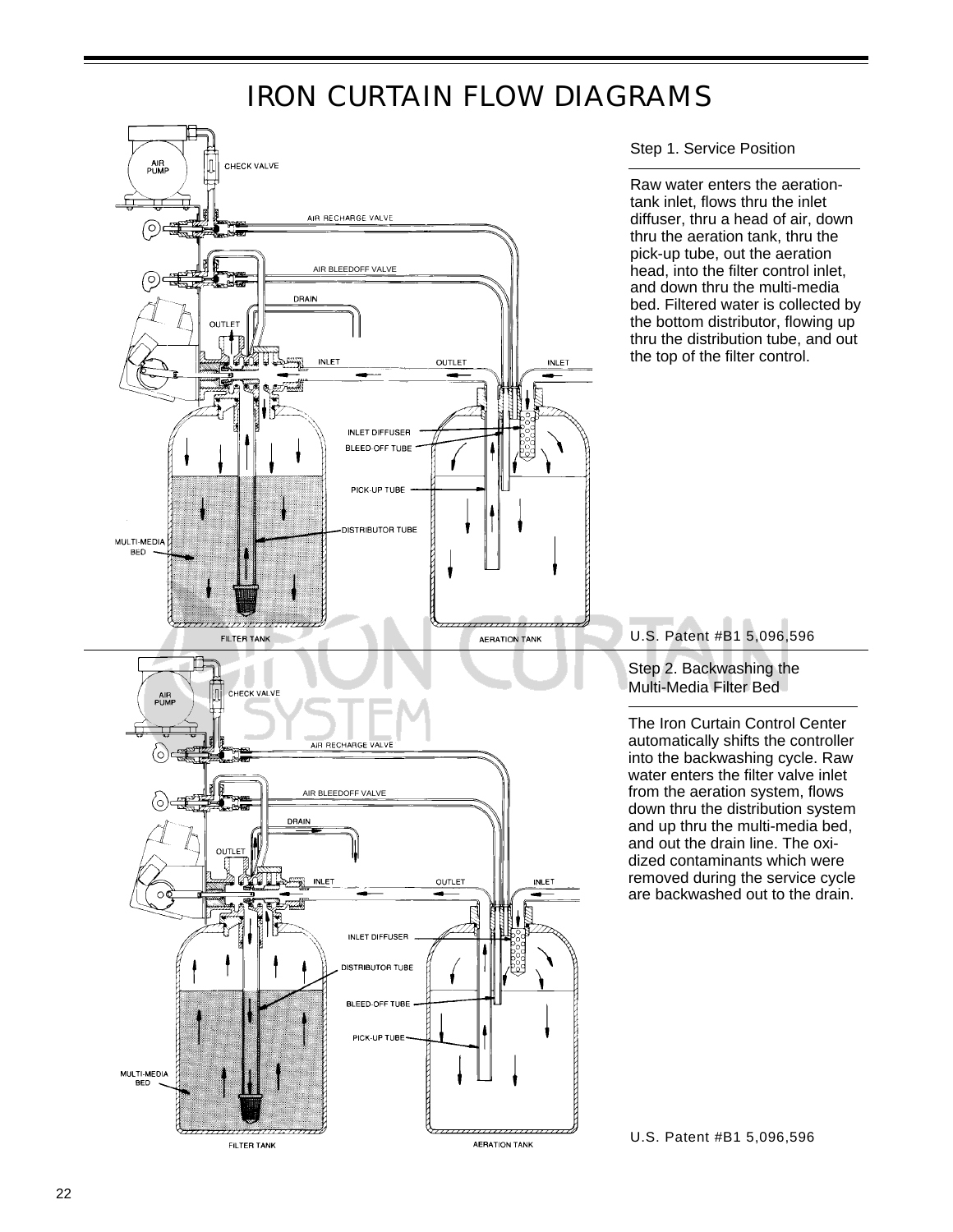

#### Step 3. Bleeding Off the Aeration System

The Iron Curtain Control Center automatically shifts the controller into the Aeration recharge cycle. The air bleedoff valve opens up and allows raw water and/or air to pass thru the bleed off tube in the aeration tank to the drain. The air recharge valve is also open during this time; however, a check valve prevents any backflow toward the compressor.

U.S. Patent #B1 5,096,596

Step 4. Recharge of Aeration Tank with New Air

After approximately 2-4 minutes a specially mounted switch in the Iron Curtain Control Center turns the air compressor pump on for approximately 10 minutes. Water and/or air continue to run to the drain thru the air bleedoff valve and the compressor pumps air thru the air recharge valve, directly into the aeration tank. At the end of this cycle the aeration tank has been recharged with fresh air, and will have approximately an 18 inch head of air.

U.S. Patent #B1 5,096,596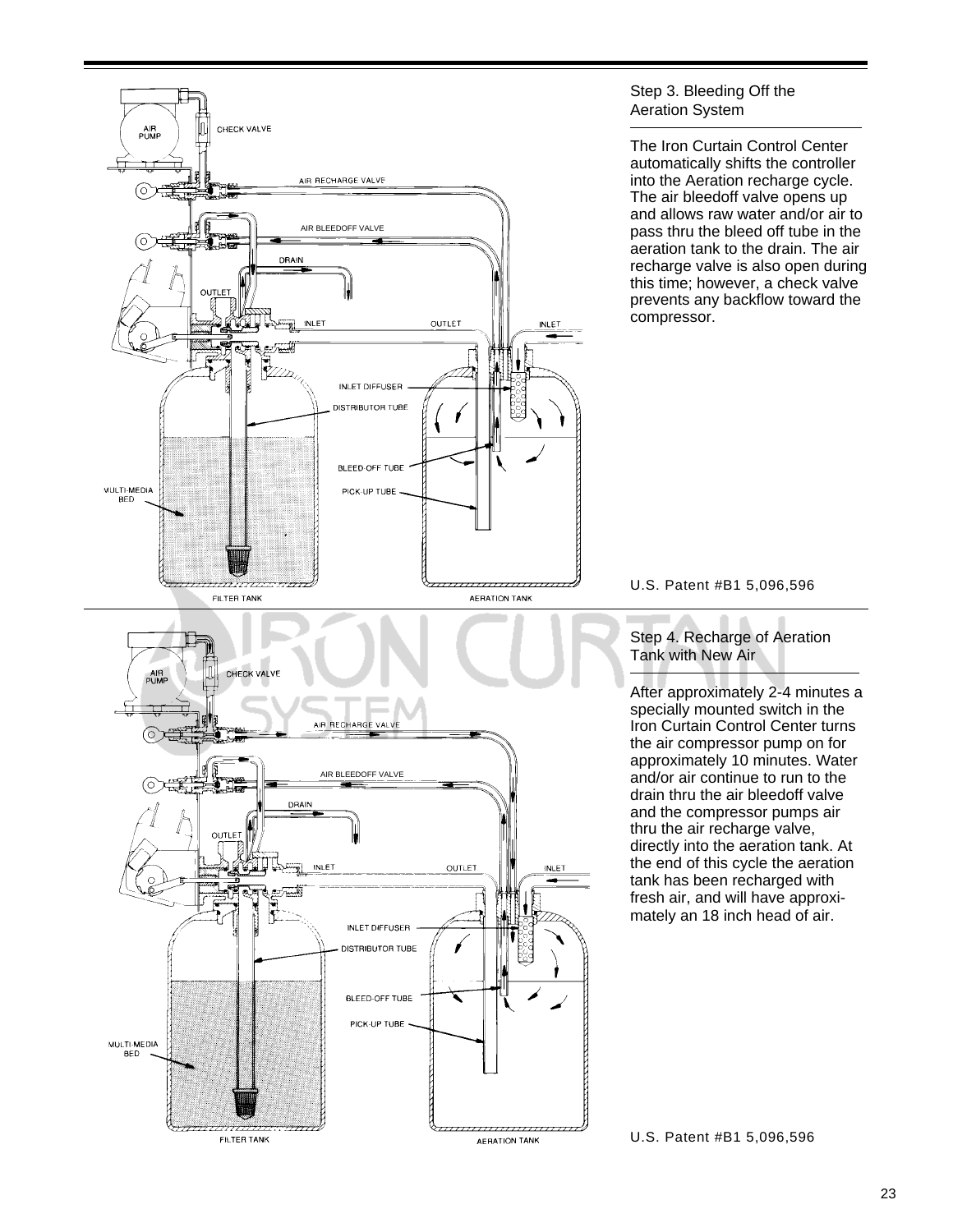

#### Step 5. Bleeding Off Excess Air

The Iron Curtain Control Center automatically turns the air compressor pump off and allows both valves to remain open. The air bleedoff valve will bleed off any excess air which was pumped in during the previous step and the check valve in the recharge line prevents any backflow into the air compressor system.



#### Step 6. Packing the Bed for **Filtering**

The Iron Curtain Control Center automatically closes both the air bleedoff and air recharge valves and shifts the piston into the rapid rinse position. Raw water passes thru the aeration system and enters the control valve, passes down thru the multi-media filter bed into the bottom distribution system, up thru the distributor tube, and out to the drain. At the end of this cycle the Iron Curtain System automatically returns to the service position.

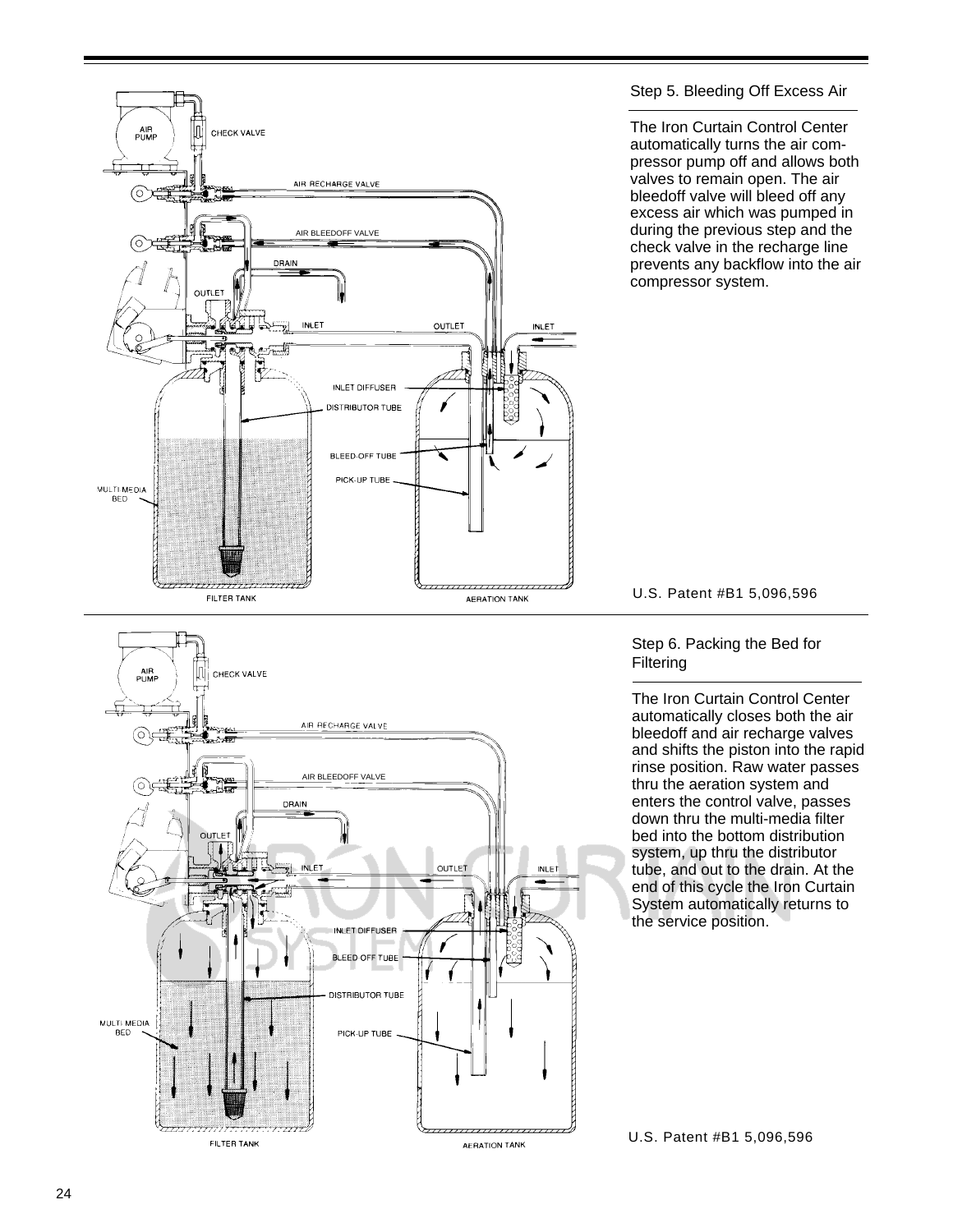# Troubleshooting

| Complaint                                        |    | <b>Problem</b>                                                                            |    | Cause                                                                                                             |     | <b>Solution</b>                                                                                                                                                                     |
|--------------------------------------------------|----|-------------------------------------------------------------------------------------------|----|-------------------------------------------------------------------------------------------------------------------|-----|-------------------------------------------------------------------------------------------------------------------------------------------------------------------------------------|
| Iron or manganese* bleed-<br>through or staining | Α. | Inadequate backwash of filter                                                             | 1. | Plugged drain line flow control                                                                                   | 1а. | Clean or replace drain line flow<br>control                                                                                                                                         |
| Sulphur odor bleed-through                       |    |                                                                                           | 2. | Insufficient water supply from well                                                                               | 2a. | Check for minimum specified flow and<br>pressure requirements of filter system                                                                                                      |
|                                                  |    |                                                                                           | З. | Plugged aeration tank inlet<br>diffuser or pick-up tube                                                           | 3а. | (Generally will only plug with the<br>presence of iron bacteria) Clean<br>aeration assembly and shock treat<br>the water supply with chlorine as<br>needed to control iron bacteria |
|                                                  |    |                                                                                           | 4. | Media bed fouled                                                                                                  | 4a. | Rebed filter and correct the cause of<br>fouling                                                                                                                                    |
|                                                  | В. | Fails to regenerate                                                                       | 1. | Interrupted electrical service                                                                                    | 1a. | Assure continuous electrical supply<br>(check plug, breaker, fuses, etc.)                                                                                                           |
|                                                  |    |                                                                                           | 2. | Faulty timer motor                                                                                                | 2a. | Replace timer motor                                                                                                                                                                 |
|                                                  |    |                                                                                           | 3. | Faulty skipper wheel                                                                                              | 3а. | Replace skipper wheel                                                                                                                                                               |
|                                                  |    |                                                                                           | 4. | Faulty 24 hour gear                                                                                               | 4a. | Replace 24 hour gear or timer<br>assembly                                                                                                                                           |
|                                                  |    | C. Water contaminant levels are<br>greater than limits established by<br>the manufacturer | 1. | It is not uncommon for local water<br>conditions to change                                                        | 1a. | Consult factory                                                                                                                                                                     |
|                                                  | D. | Inadequate aeration                                                                       | 1. | Loss of air through inlet check<br>valve                                                                          | 1a. | Check installation position of check<br>valve - Consult Installation and<br>Operation Manual for proper position<br>1b. Check for foreign material in seat of                       |
|                                                  |    |                                                                                           | 2. | Loss of air through air leak                                                                                      | 2a. | check valve, clean or replace as<br>required<br>Check aeration tank assembly and air                                                                                                |
|                                                  |    |                                                                                           |    |                                                                                                                   |     | recharge line and fittings for any air<br>leaks and repair (Note: soapy water<br>solution works well for locating air<br>leaks)                                                     |
|                                                  |    |                                                                                           |    | 3. Faulty aeration pump due to:                                                                                   |     |                                                                                                                                                                                     |
|                                                  |    |                                                                                           |    | a. Electrical failure                                                                                             |     | 3a. Assure permanent electrical service<br>(check plug, breaker, fuses, terminal<br>block on control valve, etc.)                                                                   |
|                                                  |    |                                                                                           |    | b. Pneumatic failure                                                                                              |     | 3b. Check for adequate pressure and<br>volume production from air pump.<br>Repair or replace air pump                                                                               |
|                                                  |    |                                                                                           |    | c. Faulty air line check valve<br>allowing water to back up<br>through aeration pump during<br>regeneration cycle | 3c. | Repair or replace check valve, and<br>clean, repair or replace aeration<br>pump                                                                                                     |
|                                                  |    |                                                                                           |    | d. Damp environment                                                                                               | 3d. | Clean, repair or replace aeration<br>pump, ventilate environment or<br>provide external air source                                                                                  |
|                                                  |    |                                                                                           | 4. | Air loss through high demand                                                                                      | 4a. | Increase regeneration frequency of<br>filter or Iron Curtain Remote Control<br>Center                                                                                               |
|                                                  | Е. | Exceeding recommended filter<br>system flow rate                                          | 1. | Service flow rate demand is<br>higher than filter system design<br>flow rate                                      | 1a. | Install a flow control at filter system<br>outlet equal to or less than the design<br>flow rate of filter system                                                                    |
|                                                  |    |                                                                                           |    |                                                                                                                   | 1b. | Install additional filter(s) or a larger<br>single filter system which meets both<br>the service flow demand and<br>backwash flow requirements available                            |
|                                                  | F. | Regeneration during service flow<br>demand                                                | 1. | Time of day set incorrectly                                                                                       | 1a. | Reset timer                                                                                                                                                                         |
|                                                  |    | G. Raw water bleeding through filter                                                      | 1. | Internal control valve leak                                                                                       | 1a. | Assure all adapter base o-ring seals<br>are in place                                                                                                                                |
|                                                  |    |                                                                                           |    |                                                                                                                   | 1b. | Replace seals, spacer and piston<br>assemblies                                                                                                                                      |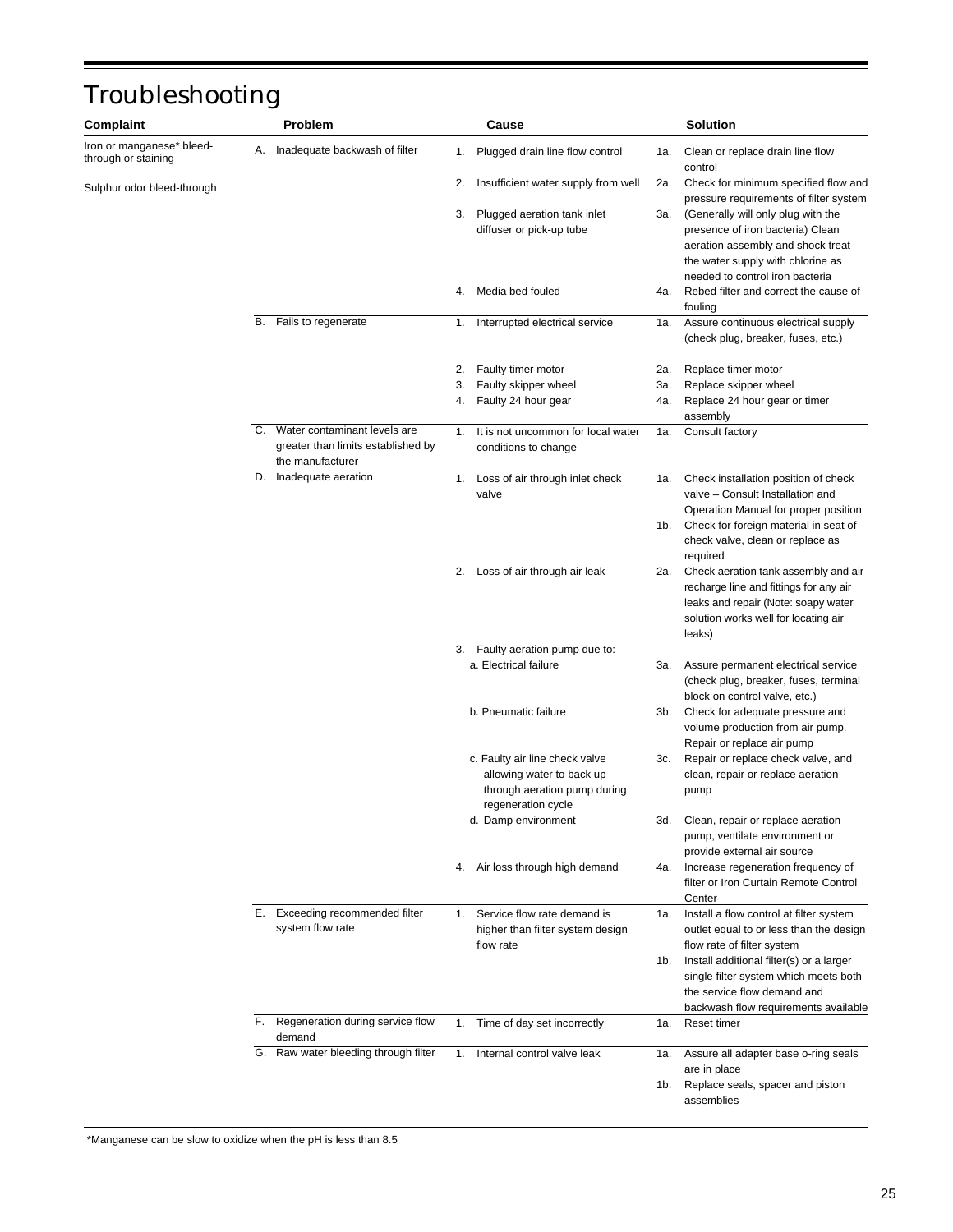| Complaint                                                  |          | Problem                                                                                          |          | Cause                                                                                                                                                                    |            | <b>Solution</b>                                                                                                                                                                                                                                          |
|------------------------------------------------------------|----------|--------------------------------------------------------------------------------------------------|----------|--------------------------------------------------------------------------------------------------------------------------------------------------------------------------|------------|----------------------------------------------------------------------------------------------------------------------------------------------------------------------------------------------------------------------------------------------------------|
| Water leaking from relief valve                            | А.       | Dirt lodged under seat of valve                                                                  | 1.       | Pressure has exceeded rating on<br>relief valve and caused valve to<br>open                                                                                              | 1a.        | Check pressure on system. Adjust<br>if necessary. Clean or replace<br>relief valve.                                                                                                                                                                      |
| Water is effervescent                                      | В.<br>Α. | Faulty or defective relief valve<br>This can be expected when water<br>is aerated under pressure | 1.       | Water supply has been naturally<br>aerated under well system<br>pressure. As water is released<br>to the atmosphere, air molecules<br>separate from the water molecules. | 1a.<br>1a. | Replace valve<br>This natural phenomenon will typi-<br>cally dissipate to the atmosphere in<br>a matter of seconds. If preferred,<br>water can be drawn and stored in<br>an open container prior to use (i.e.<br>fill a pitcher and store in the refrig- |
| Loss of pressure                                           | Α.       | See complaint #1 problem A & B                                                                   |          |                                                                                                                                                                          |            | erator for cool fresh drinking water)                                                                                                                                                                                                                    |
| Air spurting at outside or non-<br>filtered water fixtures | А.       | Inlet check valve not sealing                                                                    | 1.       | Improper installation location                                                                                                                                           | 1a.        | See installation and operation<br>manual for proper location of inlet<br>check valve                                                                                                                                                                     |
|                                                            |          |                                                                                                  | 2.       | Foreign material preventing check<br>valve from sealing                                                                                                                  | 2a.        | Clean or replace check valve                                                                                                                                                                                                                             |
| Air spurting from filtered water<br>fixtures               | Α.       | Reduced pressure in distribution<br>system                                                       | 3.<br>1. | Worn or faulty check valve<br>Service flow demand is greater than 1a.<br>water supply available from well<br>pump system                                                 | 3а.        | Replace check valve<br>Repair or replace well pump<br>system                                                                                                                                                                                             |
|                                                            |          |                                                                                                  |          | 2. Water flow is restricted by supply<br>piping and/or water treatment<br>equipment                                                                                      | 2a.<br>2b. | Eliminate restrictions in supply<br>pipings to water treatment<br>equipment such as iron bacteria<br>plugging the upper diffuser<br>assembly, etc.<br>Install larger water treatment                                                                     |
| Loss of media through drain line                           | А.       | New filter backwashed during first<br>24 hours after installation                                | 1.       | New filter media is shipped in a dry<br>condition and must soak for 24<br>hours to become fully saturated<br>before a backwash cycle                                     | 1а.        | system to provide less pressure drop<br>Clean drain line flow control,<br>control valve body, seals, spacers<br>and piston assemblies                                                                                                                    |
|                                                            | В.       | Air passing through filter during<br>backwash                                                    | 1.       | Excess air accumulated in aeration<br>tank from aeration pump                                                                                                            | 1a.        | Bleed-off valve flow control is<br>plugged with foreign material -<br>clean or replace                                                                                                                                                                   |
|                                                            |          |                                                                                                  | 2.       | Excess air accumulated in filter<br>system from water supply or well<br>pump                                                                                             | 2a.<br>2b. | Repair well pump system<br>If the cause was due to temporary<br>loss of water main pressure; the<br>problem will most likely correct<br>itself with the return of continuous<br>pressure                                                                 |
| Excessive noise during<br>regeneration                     | А.       | Howling or whistling noise during<br>regeneration cycle                                          |          | Inadequate drain line size<br>2. Drain line is vibrating against other<br>pipes, conduits, pipe hangers, heat<br>ducts, floor joists, etc.                               | 1a.<br>2a. | Increase drain line size<br>Insulate drain line, specifically at<br>points of contact with other<br>materials                                                                                                                                            |
| Water running to drain<br>continuously                     |          | A. Control valve is stuck in regenera-<br>tion cycle                                             |          | 1. Electrical service to control(s) has<br>been interrupted                                                                                                              | 1а.        | Assure continuous electrical<br>service is available (check plug,<br>breaker, fuse, etc.)                                                                                                                                                                |
|                                                            |          |                                                                                                  | 2.<br>3. | Faulty timer motor<br>Foreign material lodged in piston                                                                                                                  | 2a.<br>3а. | Replace timer motor<br>Disassemble and clean control<br>valve, replace seals, spacers, and<br>piston assemblies                                                                                                                                          |
|                                                            |          |                                                                                                  | 4.       | Timer is lodged in regeneration<br>cycle                                                                                                                                 | 4a.        | Check program wheel pins, to<br>assure back pins are not catching<br>on timer gears                                                                                                                                                                      |
|                                                            |          |                                                                                                  |          |                                                                                                                                                                          | 4b.        | Check to assure timer gears are<br>clean and free from foreign ma-<br>terials such as solder or pipe burrs                                                                                                                                               |
| Blue green staining                                        | А.       | Corrosive water condition in copper 1.<br>distribution piping system                             |          | Low pH condition of the raw water<br>supply. On type "A" filters, the pH<br>correction media may be depleted                                                             | 1a.        | On type "A" filters add pH<br>correction media to filter tank, see<br>Installation and Operation manual                                                                                                                                                  |
|                                                            |          |                                                                                                  | 2.       | In rare occasions, highly aerated<br>water in combination with a specific<br>water supply can create a slightly<br>corrosive condition                                   | 2a.        | Install a polyphosphate cartridge<br>filter after the Iron Curtain Filter<br>System to protect the distribution<br>piping                                                                                                                                |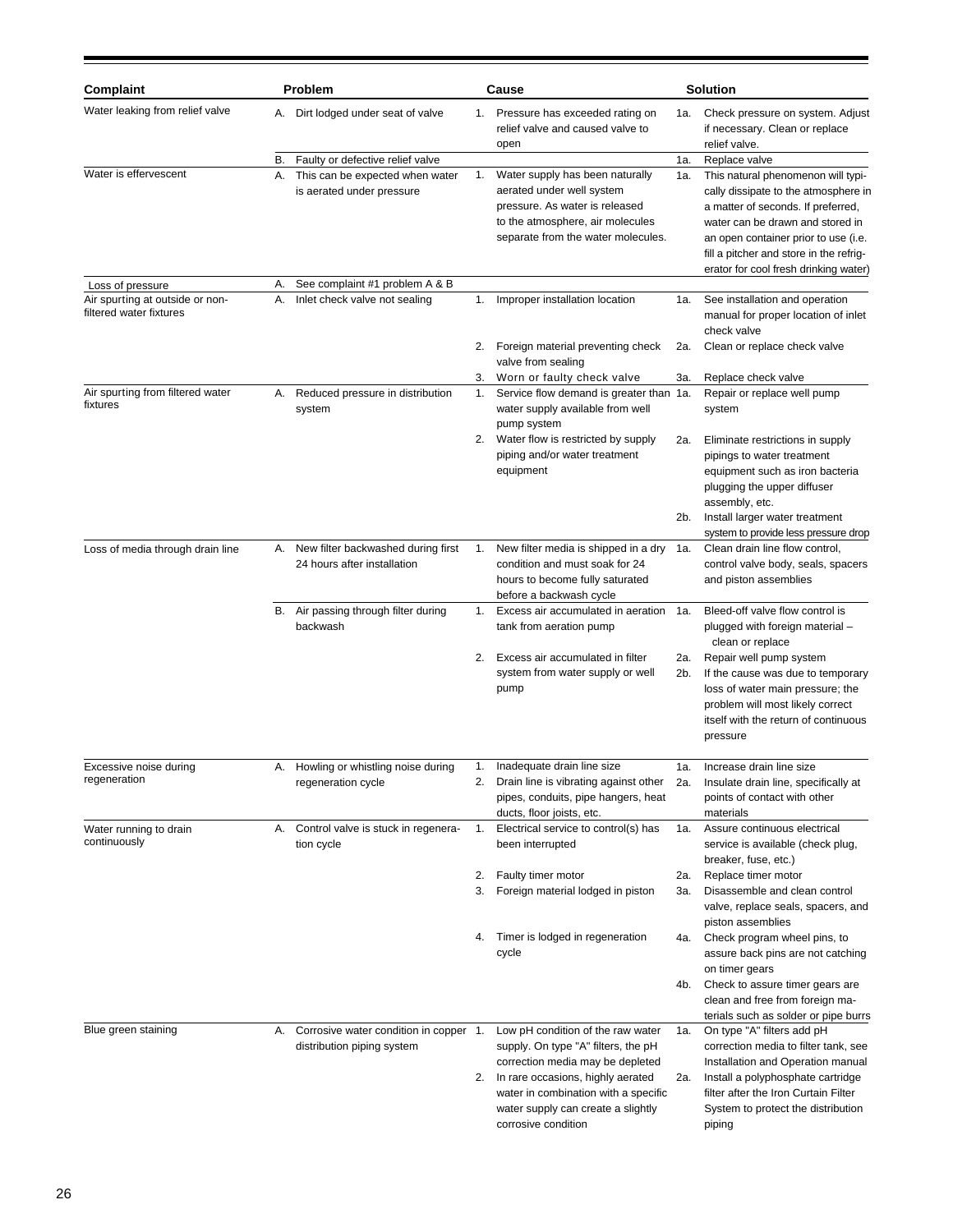# Winterizing Iron Curtain Systems (Optional)

In certain climates where houses and/or cottages are not heated during the winter months, Iron Curtain Systems must have the water removed from them to protect from damage due to freezing. Following are instructions for "winterizing" Iron Curtain Systems.

#### **Prior to draining water distributor system and Iron Curtain System, manually initiate regeneration of Iron Curtain System (see page 10) and allow system to complete regeneration and return to service position automatically.**

Draining of the Iron Curtain System should be done in conjunction with or after the complete water distribution system is drained to prevent water from entering the Iron Curtain System after it has been winterized. After Iron Curtain System and water distribution system are drained, make sure all water shut-off valves are open.

#### **Instructions for winterizing Iron Curtain Systems:**

- 1. After water distribution system is drained, place Iron Curtain System on bypass. (See Figures 1, 2 & 3 on page 8)
- 2. Manually advance the timer to rapid rinse position. (See page 10) Unplug power cord.
- 3. After pressure is relieved, disconnect white air recharge line from aeration head.
- 4. With an air compressor, blow air through white air recharge fitting in aeration head until air with little or no water discharges to drain.

#### **Caution: Use only enough air pressure to force water in tank to discharge. Do not exceed 30 psi.**

- 5. It is recommended at this point to disconnect the inlet/ outlet of aeration tank and remove the aeration head assembly. Dump remaining water. If aeration head assembly has a buildup of iron bacteria, the well should be shock treated with chlorine when the water system is reactivated. Consult your local dealer for more information regarding shock treating the well. Clean aeration head assembly of any buildup and reassemble aeration tank.
- 6. Plug in power cord and manually advance the timer to service position and allow control valve to reset to service position. Manually advance timer to backwash position, then to air recharge position. (See pages 10) Unplug power cord.
- 7. Open inlet & outlet shut-off valves. Leave bypass valve open.
- 8. System is now winterized.
- 9. When turning system back on, follow start up instructions on page 6.

#### **Instructions for Iron Curtain Systems with filter tank equipped with optional bottom drain assembly:**

1. After water distribution system is drained, place Iron Curtain System on bypass. (See Figures 1, 2 & 3 page 8) Unplug power cord.

- 2. Open the bottom drain valve on the Iron Curtain filter tank and allow water to drain out. You may want to connect a garden hose to drain valve and run to appropriate drain. Leave drain valve open.
- 3. After pressure is relieved, disconnect white air recharge line from aeration head.
- 4. With an air compressor, blow air through white air recharge fitting in aeration head until air with little or no water discharges from drain valve.

**Caution: Use only enough air pressure to force water in tank to discharge. Do not exceed 30 psi.**

- 5A. **If aeration tank IS NOT equipped with optional bottom drain:** It is recommended at this point to disconnect the inlet/outlet of aeration tank and remove the aeration head assembly. Dump remaining water. If aeration head assembly has a buildup of iron bacteria, the well should be shock treated with chlorine when the water system is reactivated. Consult your local dealer for more information regarding shock treating well. Clean aeration head assembly of any buildup and reassemble aeration tank.
- 5B. **If aeration tank IS equipped with optional bottom drain:** Open the bottom drain valve on the Iron Curtain aeration tank and allow water to drain out. You may want to connect a garden hose to drain valve and run to an appropriate drain. Leave drain valve open.
- 6. Plug in power cord and manually advance timer to backwash position, then to air recharge position. (See page 10) Unplug power cord.
- 7. Open inlet and outlet shut-off valves. Leave bypass valve open.
- 8. System is now winterized.
- 9. When turning system back on, follow start up instructions on page 6. Note: The bottom drain valve on Iron Curtain aeration tank and filter tank must be closed prior to start up.

**CAUTION:** Always be certain that the distribution piping, including but not limited to, the bypass piping arrangement typically just above the Iron Curtain System does not trap water that may consequently drain into the filter after the filter draining procedure is complete and all pressure is relieved. If optional drain valve(s) are used, it is suggested they be left open.